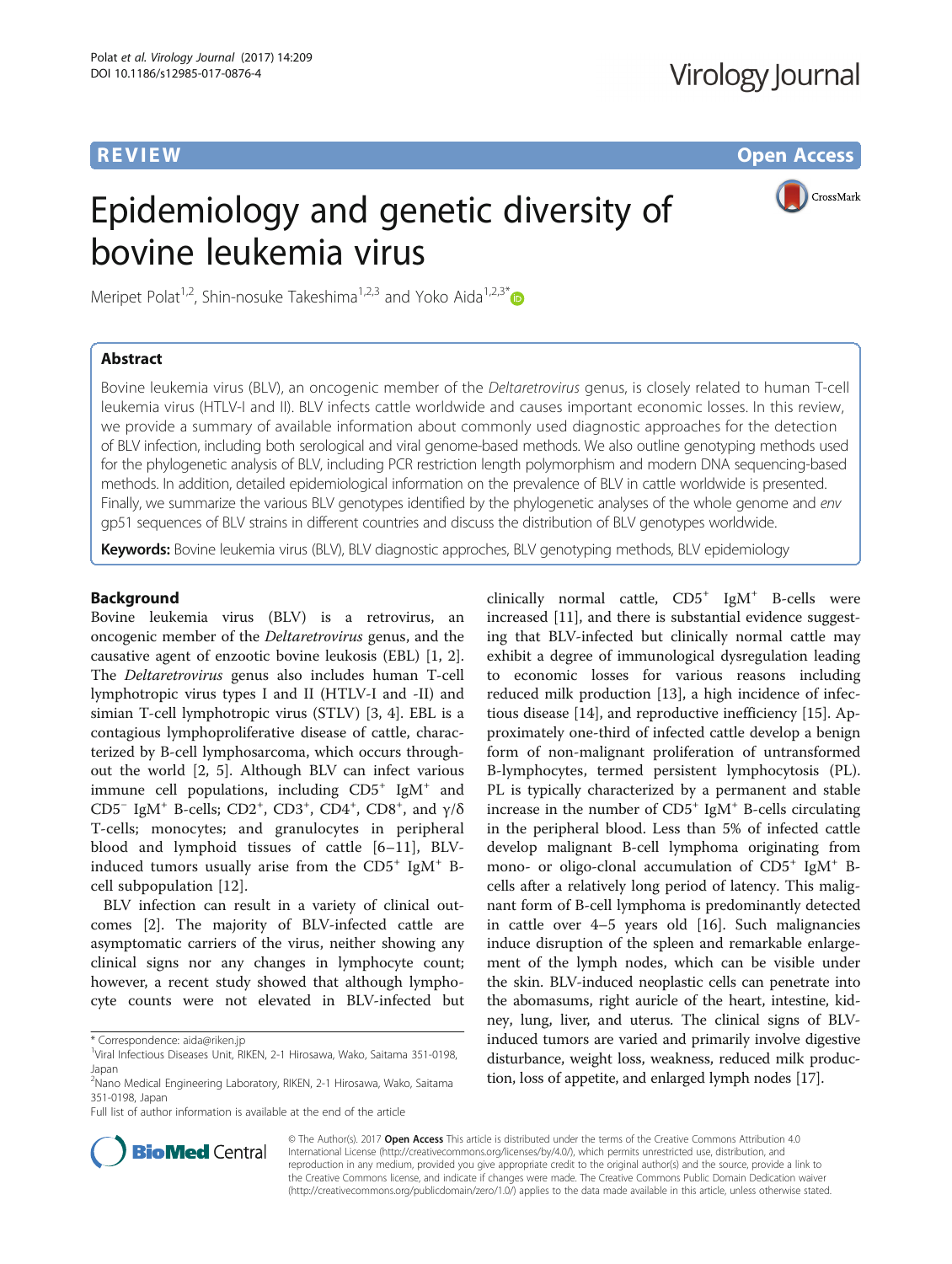# BLV genome structure

The BLV genome consists of 8714 nucleotides (nt) [[18](#page-12-0)] including essential structural protein and enzyme coding genes and a  $pX$  region, flanked by two identical long terminal repeats (LTRs) (Fig. 1a). The structural protein and enzyme coding genes, namely, gag, pro, pol, and env, have essential and indispensable roles in the viral lifecycle, viral infectivity, and the production of infectious virions [[19](#page-12-0)–[24](#page-12-0)]. The gag gene of BLV is translated as the precursor, Pr45 Gag, and processed to generate three mature proteins [\[19](#page-12-0), [23\]](#page-12-0): the matrix protein, p15, which binds viral genomic RNA and interacts with the lipid bilayer of the viral membrane [[25\]](#page-12-0); the capsid protein, p24, which is the major target of the host immune response, with high antibody titers against this molecule found in the serum of infected animals [\[26](#page-12-0), [27\]](#page-12-0); and the nucleocapsid protein, p12, which binds to packaged genomic RNA [\[28](#page-12-0)] (Fig. 1b). The env gene encodes the mature extracellular protein, gp51, and a transmembrane protein, gp30 [\[19\]](#page-12-0). The  $pX$  region, which is located between *env* and the 3' LTR [\[2](#page-12-0)], encodes the regulatory proteins Tax and Rex, and the accessory proteins R3 and G4 (Fig. 1a). The regulatory proteins are important for regulation of viral transcription, transformation of BLVinduced leukemogenesis, and nuclear export of viral RNA into the cytoplasm [\[29](#page-12-0)–[36\]](#page-13-0). The R3 and G4 accessory proteins contribute to the maintenance of high viral loads [\[37](#page-13-0), [38\]](#page-13-0). In addition to the genes described above, the BLV genome also contains RNA polymerase-III-encoded viral microRNAs (miRNAs) between the env and pX regions. Viral miRNAs are strongly expressed in preleukemic and malignant cells, and may have roles in tumor onset and progression [[39, 40](#page-13-0)] through their effects on proviral load and consequently viral replication in the natural host [[41\]](#page-13-0). Besides, Van Driessche et al. revealed the recruitment of positive epigenetic marks on BLV miRNA cluster, inducing strong antisense promoter activity [[42\]](#page-13-0). They also identified cis-acting elements of an RNAPII-dependent promoter [\[42](#page-13-0)].

# BLV diagnosis

A variety of techniques have been developed for diagnosis of BLV and implemented worldwide. These diagnostic methods can be assigned into two main groups, consisting of antibody-based serological tests and detection of the proviral genome by nucleic acid-based polymerase chain reaction (PCR) assays (summarized in Table [1\)](#page-2-0).

# Serological tests

For indirect BLV diagnostic methods, particularly antibody-based tests, antibodies recognizing the p24 capsid protein encoded by the gag gene and the extracellular gp51 protein encoded by env-gp51 are targeted. This is because antibodies against these proteins are produced shortly after BLV infection, can be detected 2–3 weeks post-infection, and remain detectable for the life of the host animal [\[43](#page-13-0)]. In addition, the p24 capsid protein is a major target for host immune responses, inducing high antibody titers [\[44](#page-13-0)], and gp51 invokes the expression of massive amounts of specific antibodies in infected animals [[24](#page-12-0), [45](#page-13-0), [46](#page-13-0)]. Therefore, antibodies against these proteins are targeted for BLV diagnostics using conventional serological techniques such

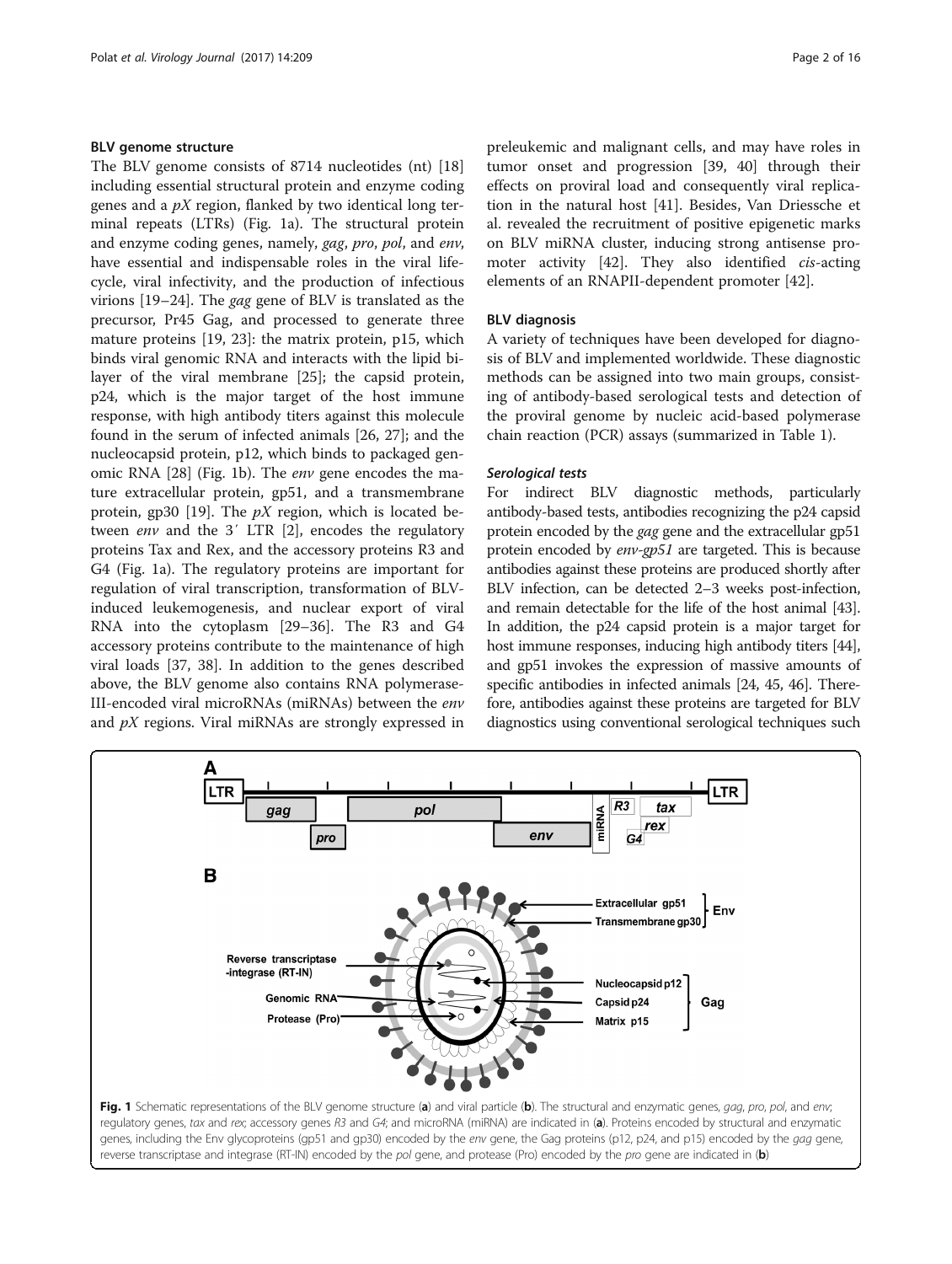| Diagnostic assay         |                         | Sample                                                                                                    | Target                    | Advantages                                                                                                                                   | Disadvantages                                                                                                                | References                    |  |
|--------------------------|-------------------------|-----------------------------------------------------------------------------------------------------------|---------------------------|----------------------------------------------------------------------------------------------------------------------------------------------|------------------------------------------------------------------------------------------------------------------------------|-------------------------------|--|
| Type                     | Assay                   |                                                                                                           |                           |                                                                                                                                              |                                                                                                                              |                               |  |
| Serological AGID<br>test |                         | Serum                                                                                                     | Antibodies<br>(p24, qp51) | Specific, simple, and easy to perform Less sensitive and inconclusive<br>Large scale screening Less expensive Cannot evaluate disease states |                                                                                                                              | Aida et al., 1989<br>$[47]$   |  |
|                          |                         |                                                                                                           |                           | Rapid                                                                                                                                        | of infected cattle                                                                                                           | Wang et al., 1991<br>$[48]$   |  |
|                          |                         |                                                                                                           |                           |                                                                                                                                              |                                                                                                                              | Monti<br>et al., 2005 [49]    |  |
|                          |                         |                                                                                                           |                           |                                                                                                                                              |                                                                                                                              | Kurdi et al., 1999<br>$[50]$  |  |
|                          |                         |                                                                                                           |                           |                                                                                                                                              |                                                                                                                              | Jimba et al.,<br>2012 [43]    |  |
|                          |                         |                                                                                                           |                           |                                                                                                                                              |                                                                                                                              | Naif et al., 1990<br>$[55]$   |  |
|                          | <b>ELISA</b>            | Serum Milk<br><b>Bulk milk</b>                                                                            | Antibodies<br>(p24, qp51) | Specific and sensitive Large scale<br>screening Time saving                                                                                  | False negatives (cattle in early<br>infection phase) False positive                                                          | Naif et al., 1990<br>[55]     |  |
|                          |                         |                                                                                                           |                           |                                                                                                                                              | (maternally derived antibodies)<br>Cannot evaluate disease states of<br>infected cattle A number of                          | Burridge et al.,<br>1982 [56] |  |
|                          |                         |                                                                                                           |                           |                                                                                                                                              | controls and a plate reader required<br>Results require interpretation                                                       | Schoepf et al.,<br>1997 [53]  |  |
|                          |                         |                                                                                                           |                           |                                                                                                                                              |                                                                                                                              | Kurdi et al., 1999<br>$[50]$  |  |
|                          |                         |                                                                                                           |                           |                                                                                                                                              |                                                                                                                              | Monti et al.,<br>2005 [49]    |  |
|                          |                         |                                                                                                           |                           |                                                                                                                                              |                                                                                                                              | Jimba et al.,<br>2012 [43]    |  |
|                          |                         |                                                                                                           |                           |                                                                                                                                              |                                                                                                                              | Zaghawa et al.,<br>2002 [52]  |  |
|                          | PHA                     | Virus particle                                                                                            | BLV                       | Sensitive Specific detection of BLV<br>glycoprotein Large scale titration Less expensive<br>Rapid                                            | Affected by pH and temperature<br>Hemagglutination activity reduced<br>by trypsin, potassium periodate,<br>and neuraminidase | Fukai et al., 1999<br>$[51]$  |  |
|                          | <b>RIA</b>              | Serum                                                                                                     | Antibodies<br>(p24)       | Sensitive Able to detect BLV during<br>the early period of infection                                                                         | Cannot be used for mass screening                                                                                            | Levy et al., 1977<br>$[54]$   |  |
|                          |                         |                                                                                                           |                           |                                                                                                                                              |                                                                                                                              | Nguyen et al.,<br>1993 [57]   |  |
| Proviral<br><b>DNA</b>   | Single<br>PCR;          | <b>Blood PBMC</b><br>Tumor sample                                                                         | Provirus                  | Direct, fast, sensitive A variety of<br>samples can be used BLV detection<br>during the early phase of infection                             | Unable to detect BLV when the<br>proviral load is too low                                                                    | Monti et al.,<br>2005 [49]    |  |
| detection                | Semi-<br>nested<br>PCR; | Buffy coat Milk<br>somatic cells<br>Semen Saliva Nasal                                                    |                           | or in the presence of colostrum<br>antibodies                                                                                                | Cross contamination occurs easily<br>Requires specific primers Requires<br>equipment (PCR machine) False                     | Kurdi et al., 1999<br>$[50]$  |  |
|                          | <b>PCR</b>              | Nested secretions                                                                                         |                           | Can detect new infections, before<br>the development of antibodies to<br>BLV                                                                 | negatives in the presence of PCR<br>inhibitory substances in samples<br>Requires internal control Needs                      | Zaghawa et al.,<br>2002 [52]  |  |
|                          |                         |                                                                                                           |                           |                                                                                                                                              | confirmatory testing, such as<br>sequencing                                                                                  | Tajima et al.,<br>1998 [64]   |  |
|                          |                         |                                                                                                           |                           |                                                                                                                                              |                                                                                                                              | Tajima et al.,<br>2003 [61]   |  |
|                          | Real-<br>time           | <b>Blood PBMC</b><br>Tumor sample<br>Buffy coat Milk<br>Somatic cells<br>Semen Saliva<br>Nasal secretions | Provirus                  | Direct, fast, sensitive Low risk of<br>contamination A variety of samples                                                                    | Requires internal control Requires<br>positive controls of different                                                         | Somura et al.,<br>2014 [68]   |  |
|                          | PCR                     |                                                                                                           |                           | can be used Distinguishes EBL from<br>SBL BLV can be detected during the<br>early phase of infection or in the                               | concentrations Requires specific<br>primers and probes Require<br>equipment (real-time PCR machine)                          | Lew et al., 2004<br>$[69]$    |  |
|                          |                         |                                                                                                           |                           | presence of colostrum antibodies<br>Quantitative measurement of<br>proviral load                                                             | Expensive<br>Complicated sample preparation<br>procedure                                                                     | Jimba et al.,<br>2010 [70]    |  |
|                          |                         |                                                                                                           |                           |                                                                                                                                              |                                                                                                                              | Jimba et al.,<br>2012 [43]    |  |

# <span id="page-2-0"></span>Table 1 Summary of common techniques used for diagnosis of BLV prevalence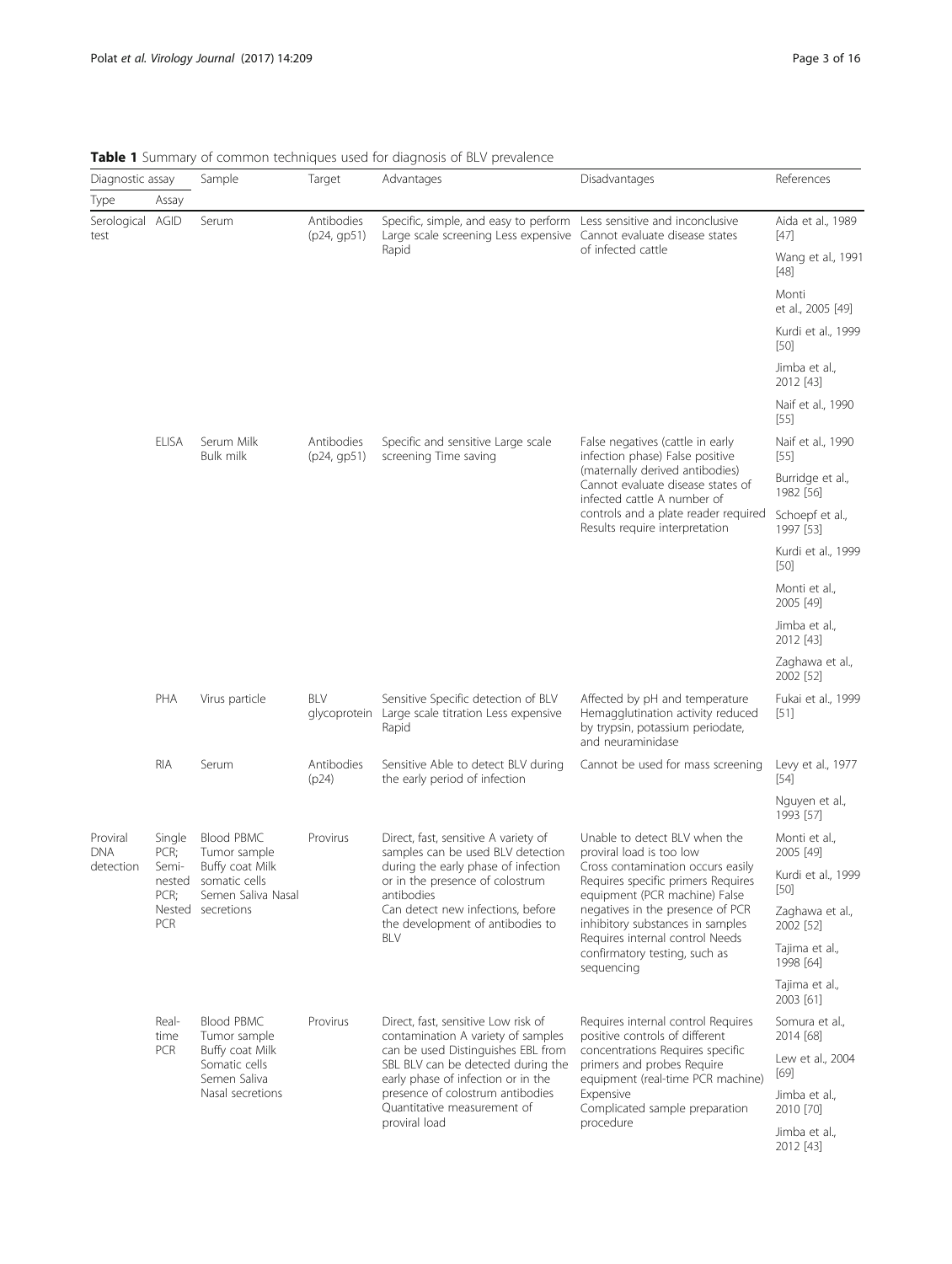**Table 1** Summary of common techniques used for diagnosis of BLV prevalence *(Continued)* 

| Diagnostic assay |                     | Sample       | Target   | Advantages                                              | <b>Disadvantages</b>                                                                                                     | References                     |  |
|------------------|---------------------|--------------|----------|---------------------------------------------------------|--------------------------------------------------------------------------------------------------------------------------|--------------------------------|--|
| Type             | Assay               |              |          |                                                         |                                                                                                                          |                                |  |
|                  |                     |              |          |                                                         |                                                                                                                          | Tawfeeg et al.,<br>2013 [67]   |  |
|                  |                     |              |          |                                                         |                                                                                                                          | Brym et al., 2013<br>[66]      |  |
|                  |                     |              |          |                                                         |                                                                                                                          | Takeshima et al.,<br>2015 [71] |  |
|                  | Direct<br>blood-    | <b>Blood</b> | Provirus | Cost-effective No need for<br>DNA purification Low risk | Unable to detect BLV when<br>the proviral load is too low                                                                | Nishimori et al.,<br>2016 [72] |  |
|                  | based<br><b>PCR</b> |              |          | of contamination                                        | Results in failure if there are<br>mismatches between the PCR<br>primers and BLV sequences<br>Relatively low sensitivity | Takeshima et al.,<br>2016 [73] |  |

AGID agar gel immunodiffusion, BLV bovine leukemia virus, EBL enzootic bovine leukosis, ELISA enzyme-linked immunosorbent assay, PHA passive hemagglutination assay, RIA radio immunoassay

as agar gel immunodiffusion (AGID) [[43, 47](#page-13-0)–[50\]](#page-13-0), passive hemagglutination assay (PHA) [[43](#page-13-0), [51](#page-13-0)], enzyme-linked immunosorbent assay (ELISA) [\[43, 49](#page-13-0), [50, 52](#page-13-0), [53\]](#page-13-0), and radio immunoassay (RIA) [[54](#page-13-0)]. Most of these serological methods aim to detect antibodies in bovine serum and milk, and the supernatants of BLV-infected cell cultures. AGID is relatively inexpensive and can be used to screen many serum samples simultaneously; however, it is not sufficiently sensitive [\[55\]](#page-13-0) and it is not suitable for analysis of milk samples. ELISA is a highly sensitive and easily implemented procedure, and can be used to analyze both serum and milk samples; however, it requires a number of controls and produces both false-negative result in serum samples from cattle in the early phase of infection [\[55\]](#page-13-0) and false-positive results in calves that contain maternallyderived antibodies [[56](#page-13-0)]. PHA aims to detect BLV glycoproteins, but, PHA test efficiency is sensitive to pH, temperature, and trypsin. RIA is suitable for diagnosing BLV soon after animals are exposed, but not suitable for the purpose of mass screening [[57](#page-13-0)]. Overall, these antibody-based detection methods cannot be used to test calves less than 6 months old, due to the presence of maternal antibodies, which may trigger false-positive results [\[58\]](#page-13-0).

# Proviral DNA detection

BLV can integrate into dispersed sites within the host genome [\[59](#page-13-0)] and appears to be transcriptionally silent in vivo [\[60](#page-13-0)–[62\]](#page-13-0) and remain in cellular genomes, even in the absence of detectable BLV antibodies. Indeed, transcription of the BLV genome in fresh tumor or peripheral blood mononuclear cell samples from infected individuals is almost undetectable by conventional techniques [[60, 63\]](#page-13-0). Interestingly, one copy of the full-length proviral genome can be detected in BLV-infected cattle throughout the course of the disease [\[64](#page-13-0)]. Another study also demonstrated that BLV-induced tumors and BLV-

infected cells contain provirus, with approximately four copies of proviral DNA in each tumor [\[65\]](#page-13-0). Hence, in addition to the routine diagnosis of BLV infection using the conventional serological techniques described above, nucleic acid-based PCR methods can greatly accelerate the detection of BLV prevalence.

A variety of PCR methods, including standard PCR [[49, 50\]](#page-13-0), nested PCR [[33](#page-12-0), [52](#page-13-0), [64](#page-13-0)], real-time quantitative PCR (qPCR) [[43](#page-13-0), [66](#page-13-0)–[71\]](#page-13-0), and direct blood-based PCR [[72, 73](#page-13-0)], have been extensively applied worldwide for BLV detection (Table [1](#page-2-0)). A variety of genes in the BLV genome are targeted for detection of BLV infection prevalence by direct diagnostic PCR methods, including the LTR region [[43, 70, 71, 73](#page-13-0)–[77\]](#page-13-0), and the gag [[78\]](#page-14-0), pol [[69,](#page-13-0) [79, 80\]](#page-14-0), *env* [[55,](#page-13-0) [79](#page-14-0)], and *tax* [\[68,](#page-13-0) [79\]](#page-14-0) genes.

Importantly, the BLV provirus copy number is generally very low compared with that of host genes therefore, the majority of PCR systems designed to detect BLV used a nested design [[64](#page-13-0), [74, 76](#page-13-0)]. These nested assays are extremely sensitive, but also obtain false-positive results due to DNA contamination. However, the method requires expensive real-time PCR machines and reagents and involves difficult sample preparation protocols. Recently, a novel blood-based PCR system that amplifies target DNA regions without a requirement for DNA isolation and purification was developed [\[72](#page-13-0), [73](#page-13-0)]. The assay can detect BLV provirus with high specificity and at low cost, facilitating timely identification of BLVinfected cattle.

As discussed above, PCR-based genome screening methods for diagnosis of BLV broaden the range of samples that can be used, increase testing sensitivity, specificity, and efficiency, and are less time consuming. PCR also allows the detection of BLV infection in cattle several weeks before it is possible to detect antibodies [[81\]](#page-14-0); however, PCR-based provirus screening involves complicated sample preparation processes, which can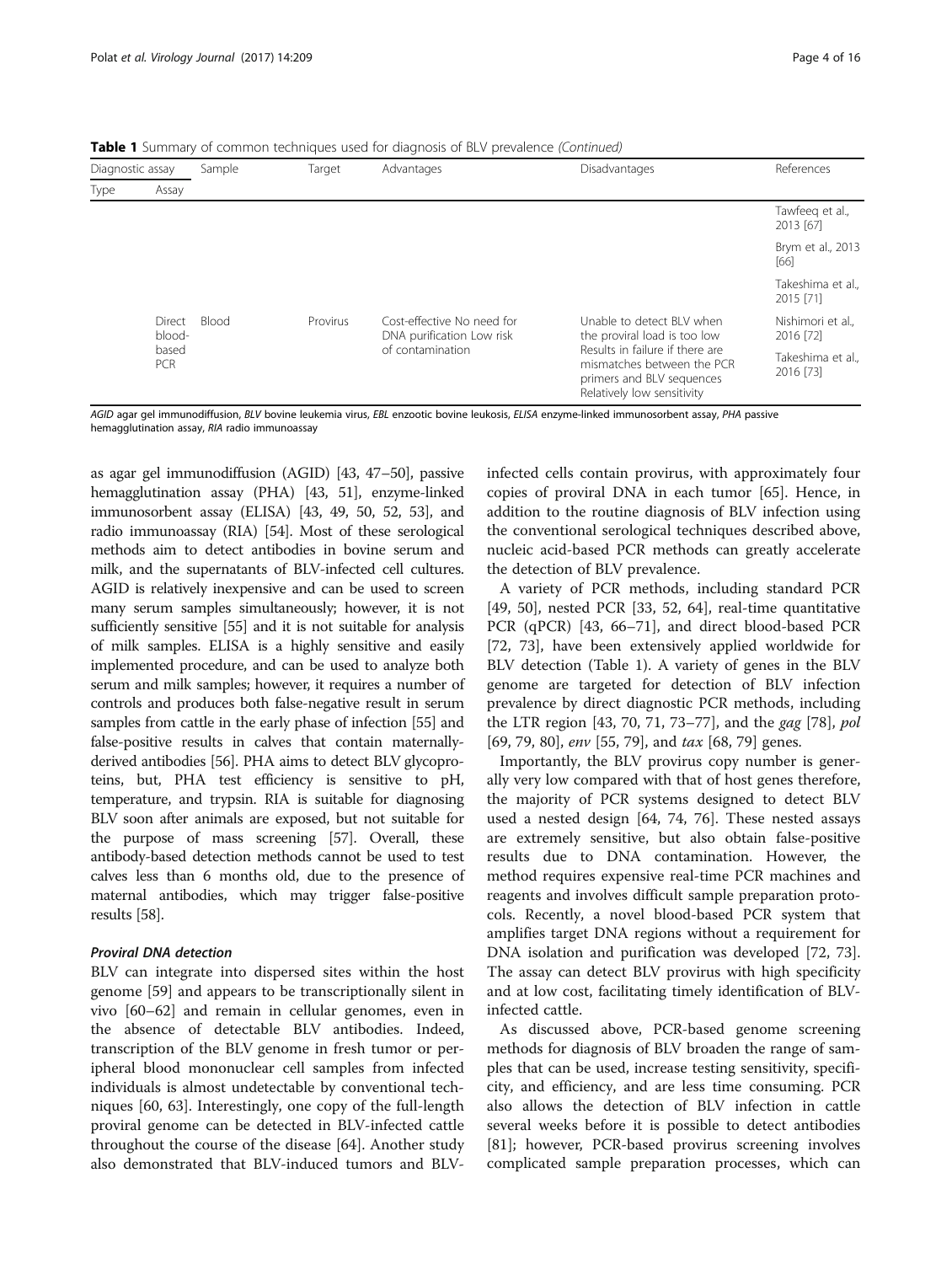lead to false-positive results if cross contamination occurs. In addition, PCR-based BLV detection methods require specific laboratory facilities, including PCR machines, and the design of specific primers and probes is also necessary. The CoCoMo algorithm, is a method used to design degenerate primer sets that amplify all available sequences within a target region. Recently, the BLV-CoCoMo-qPCR assay was developed to measure the BLV proviral load with extremely high sensitivity and to amplify both known and novel BLV variants [[43](#page-13-0), [70, 71\]](#page-13-0). This assay enabled us to demonstrate that the proviral load correlates not only with BLV infection capacity but also with BLV disease progression [[43,](#page-13-0) [82](#page-14-0)], and identification of risk factor associated with increased BLV proviral load in infected cattle [\[82](#page-14-0), [83](#page-14-0)] and detection of BLV provirus in nasal secretion and saliva samples [\[84\]](#page-14-0).

#### Other methods

In addition to the techniques described above, other BLV diagnostic approaches, including detection of viral proteins by western blotting [\[21](#page-12-0), [31](#page-12-0), [33](#page-12-0), [85](#page-14-0)], a syncytium formation assay [\[85](#page-14-0)], and detection of BLV antigens by indirect immunofluorescent assay [[47\]](#page-13-0), have also been described.

# BLV genotyping and identification of ten distinct genotypes

Studies of BLV genotypes for phylogenetic and epidemiological analyses have primarily focused on the env gene, the env gp51 gene in particular, because of its biological functions. The extracellular gp51 protein has key roles in the viral lifecycle and is indispensable for viral entry into host cells [[20,](#page-12-0) [86\]](#page-14-0). In addition, because of the surface localization of the gp51 glycoprotein, it is also the target of neutralizing antibodies [\[87](#page-14-0)]. The conformational epitopes, F, G, and H, located in the N-terminal half of gp51, are important in syncytium formation and viral infectivity [\[87, 88\]](#page-14-0). Therefore, the env gp51 sequence region is frequently used for BLV phylogenetic analysis.

Over the years, a number of methods have been applied for BLV genotyping, as summarized in Table [2](#page-5-0). In the early days of BLV genotyping, researchers clustered or genotyped BLV strains from different geographical regions based on restriction fragment length polymorphisms (RFLP) of PCR-products, generated using various restriction enzymes [\[86, 89](#page-14-0)–[96\]](#page-14-0). BLV clusters and genotypes were named after the geographical region of sample isolation, such as "Argentine type" or "Australian type", or with reference to phylogenetic clustering (e.g., "cluster one"). A total of seven BLV clusters/genotypes were determined by PCR-RFLP [\[91](#page-14-0)]; however, PCR-RFLP genotyping studies were not consistent or comprehensive.

In 2007, Rodriguez et al. reported sequencing of the env gene (all of gp51 and part of gp30) of 28 BLV field strains, performed phylogenetic analysis of these sequences in comparison with published sequence data representative of established genetic groups by neighborjoining, maximum likelihood, and Bayesian inference methods, and assigned BLV sequences into seven genotypes [[97\]](#page-14-0). Subsequently, a new genotype, genotype-8, was identified in BLV samples from Croatia by Balic et al. [\[98\]](#page-14-0), who concluded that BLV may be more divergent than previously thought, speculating that additional genotypes might be discovered in the future. Indeed, the presence of eight BLV genotypes was later confirmed in different geographical locations [\[74, 77](#page-13-0), [99](#page-14-0)–[101\]](#page-14-0). Finally, in 2016, the novel BLV genotypes, genotype-9 and -10, were discovered in Bolivia [[75\]](#page-13-0), Thailand [\[102\]](#page-14-0), and Myanmar [[76](#page-13-0)], a totaling ten BLV genotype clusters (Fig. [2\)](#page-6-0). Previously, almost all phylogenetic studies of BLV genotypes focused on the partial or entire env gene. However, for the first time in their study [\[75](#page-13-0), [76\]](#page-13-0), Polat et al. successfully concluded the existence of genotypes-1, −2, −4, −6, −9 and −10 among ten BLV genotypes (Fig. [3\)](#page-7-0) by phylogenetic analysis using complete sequences of BLV strains newly determined by next generation sequencing and sequencing cloned, overlapping PCR products in their studies, and using complete BLV genome sequences available in the database (NCBI & DDBJ). These phylogenetic analysis of complete BLV genomes demonstrated that each BLV genotype encodes specific amino acid substitutions in both structural and non-structural gene regions.

### BLV prevalence

BLV has spread to all continents via the trade in breeding animals, and is prevalent in cattle worldwide. BLV infection levels vary between and within countries, as shown in Table [3](#page-8-0) (data obtained on March 17th, 2017; updated and detailed information is available at [http://www.oie.int/wahis\\_2/public/wahid.php/](http://www.oie.int/wahis_2/public/wahid.php/Diseaseinformation/statuslist) [Diseaseinformation/statuslist\)](http://www.oie.int/wahis_2/public/wahid.php/Diseaseinformation/statuslist) [[17](#page-12-0), [103](#page-14-0)]. BLV eradication programs and control measures have been established in European Community member countries since the second half of the twentieth century, and eradication programs have been very successful in the majority of western Europe [[104](#page-14-0)–[107\]](#page-14-0); indeed, some countries, including Denmark, Finland, Switzerland, Estonia, The Netherlands and Poland, are completely free of BLV [[104, 108](#page-14-0)–[110](#page-14-0)]. Despite the majority of countries in Western Europe being free from disease, EBL still exists in eastern European nations, including Poland, Ukraine, and Croatia [\[98](#page-14-0), [100, 111](#page-14-0)–[113\]](#page-14-0). In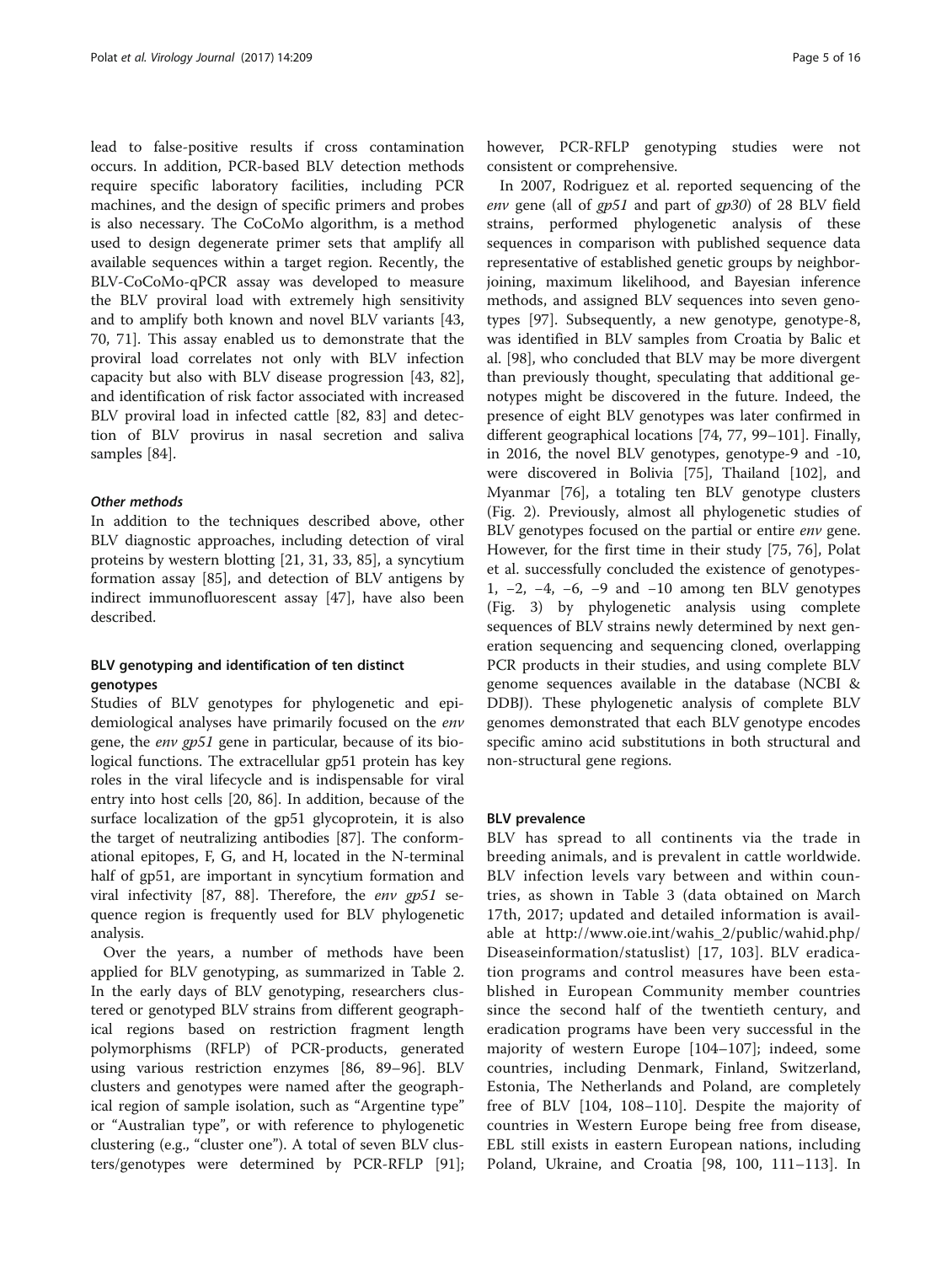<span id="page-5-0"></span>Table 2 Summary of BLV genotyping methods

| Genotyping<br>method             | Amplified BLV region                                    | Amplicon<br>size (bp) | Enzymes                                                                  | Phylogenetic<br>approaches | Classification result                                                                                                   | Reference                                   |
|----------------------------------|---------------------------------------------------------|-----------------------|--------------------------------------------------------------------------|----------------------------|-------------------------------------------------------------------------------------------------------------------------|---------------------------------------------|
| PCR-RFLP                         | Partial env-gp51<br>region                              | 444                   | BamHI, Bgll, Haelll, Bcll,<br>Pvull, Dral, Hindlll, Hpall,<br>Stul, Tagl |                            | 7 groups: A, B, C, D, E, F, G                                                                                           | Fechner<br>et al., 1997<br>$[90]$           |
|                                  |                                                         |                       |                                                                          |                            |                                                                                                                         | Licursi et al.,<br>2002 [91]                |
|                                  |                                                         |                       |                                                                          |                            |                                                                                                                         | Asfaw et al.,<br>2005 [95]                  |
| $RFLP +$<br>sequencing           | Partial qp51<br>sequencing                              | 400-444               | BamHI, Bcll, Pvull,<br>GmbH                                              | NJ; MP; ML                 | RFLP-based type: Australian type,<br>Argentine type, Belgium type,                                                      | Monti et al.,<br>2005 [49]                  |
|                                  |                                                         |                       |                                                                          |                            | Japanese type; Sequence-based type:<br>Argentine cluster, European cluster,<br>Japan and German isolate cluster; groups | Felmer et al.,<br>2005 [93]                 |
|                                  |                                                         |                       |                                                                          |                            | I-IV; or genotypes 1-8                                                                                                  | Camargos<br>et al., 2007<br>[122]           |
| PCR-<br>sequencing               | Partial qp51<br>sequencing                              | 346-444               |                                                                          | NJ; ML; BI                 | Japanese group, Argentine group,<br>European group; or genotypes 1-8                                                    | Camargos<br>et al., 2002<br>[121]           |
|                                  |                                                         |                       |                                                                          |                            |                                                                                                                         | Licursi et al.,<br>2003 [92]                |
|                                  |                                                         |                       |                                                                          |                            |                                                                                                                         | Matsumura<br>et al., 2011<br>$[98]$         |
|                                  |                                                         |                       |                                                                          |                            |                                                                                                                         | Rola-<br>Luszczak<br>et al., 2013<br>$[99]$ |
|                                  |                                                         |                       |                                                                          |                            |                                                                                                                         | Polat et al.,<br>2015 [74]                  |
|                                  |                                                         |                       |                                                                          |                            |                                                                                                                         | Ochirkhuu<br>et al., 2016<br>$[77]$         |
|                                  |                                                         |                       |                                                                          |                            |                                                                                                                         | Polat et al.,<br>2016 [75, 76]              |
|                                  | Sequencing of partial<br>or full gp51 gene<br>sequences | 444-903               |                                                                          | NJ; ML; BI                 | Up to 10 BLV genotypes                                                                                                  | Moratorio<br>et al., 2010<br>$[126]$        |
|                                  |                                                         |                       |                                                                          |                            |                                                                                                                         | Balic et al.,<br>2012 [97]                  |
|                                  |                                                         |                       |                                                                          |                            |                                                                                                                         | Lee et al.,<br>2015 [100]                   |
|                                  |                                                         |                       |                                                                          |                            |                                                                                                                         | Lee et al.,<br>2016 [101]                   |
|                                  | Sequencing of env<br>(full gp51 and/or gp30             | up to<br>1548         |                                                                          | NJ; ML; BI                 | Consensus cluster, US Californian cluster,<br>European cluster, Costa Rican cluster; or                                 | Zhao et al.,<br>2007 [109]                  |
|                                  | genes)                                                  |                       |                                                                          |                            | genotypes 1-10                                                                                                          | Rodriguez<br>et al., 2009<br>$[96]$         |
|                                  |                                                         |                       |                                                                          |                            |                                                                                                                         | Yang et al.,<br>2016 [131]                  |
| Full BLV<br>genome<br>sequencing | BLV complete<br>genome                                  | 8714                  |                                                                          | ML                         | genotypes $-1$ , $-2$ , $-4$ , $-6$ , $-9$ , and $-10$                                                                  | Polat et al.,<br>2016<br>[75, 76]           |

BI Bayesian inference, BLV bovine leukemia virus, NJ neighbor-joining, ML maximum-likelihood, MP maximum-parsimony, RFLP restriction fragment length polymorphism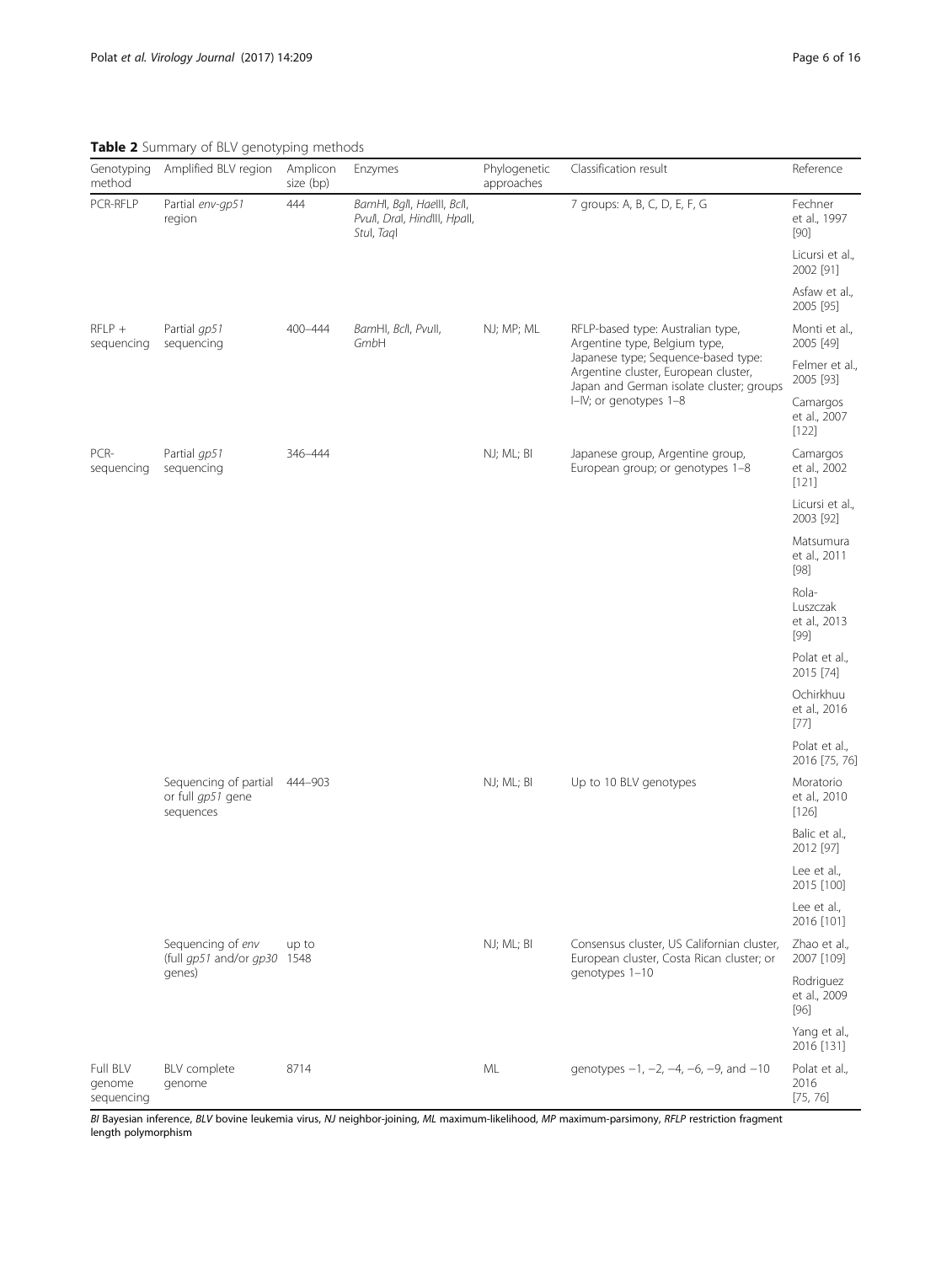addition, in Italy, Portugal, Belarus, Latvia, Greece, Romania, and Bulgaria, BLV is present, although disease is either absent or limited to specific areas [[103\]](#page-14-0).

Nationwide BLV eradication and control programs were introduced in Australia and New Zealand in 1983 and 1996, respectively, and 99.7% of Australian dairy herds were declared free from EBL in December 2013,

while those in New Zealand have been free from BLVinduced EBL since 2008 [\[113](#page-14-0), [114\]](#page-14-0).

In North America, an epidemiological study of BLV prevalence in US dairy cattle conducted by the Department of Agriculture's National Animal Health Monitoring System demonstrated that 83.9% of dairy cattle were BLV-positive at herd level and 39% of beef

<span id="page-6-0"></span>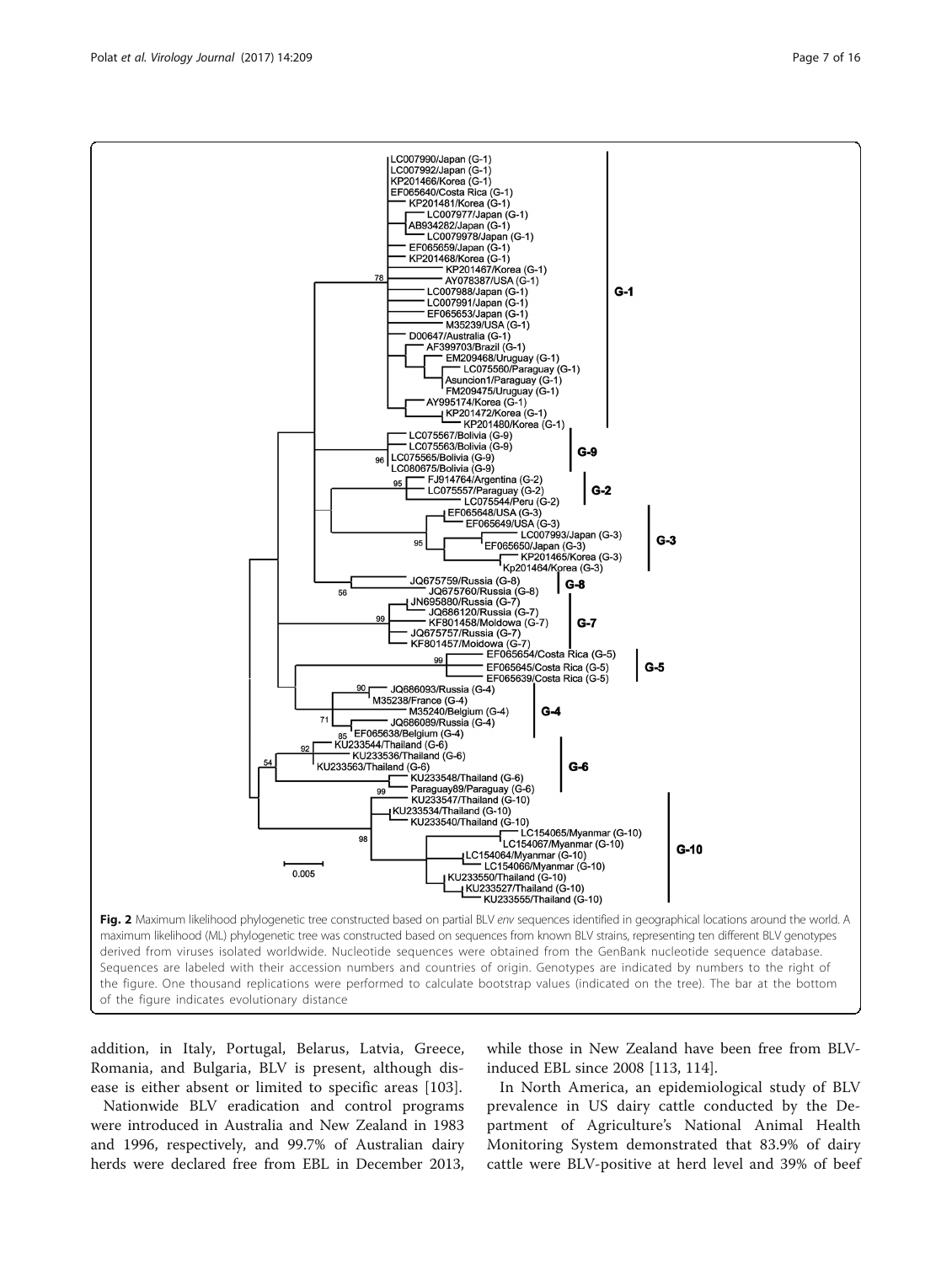<span id="page-7-0"></span>

herds had at least one BLV-infected animal [\[115](#page-14-0)]. In Canada, studies of BLV prevalence revealed that up to 37.2% of cows and 89% of herds were BLV-positive [[116](#page-14-0)–[118\]](#page-14-0). BLV is also present in both beef and dairy cattle in Mexico [\[119](#page-14-0)]; however, disease is either absent or limited to specific areas [[17](#page-12-0)] (accessed on 22 Dec 2016).

In South America, relatively high levels of BLV prevalence have been observed, and BLV-induced leukosis is present in the majority of countries. In Brazil, BLV prevalence varies among states, with infection rates ranging from 17.1% to 60.8% [\[120](#page-14-0)–[123\]](#page-15-0). Individual and herd level BLV prevalence in Argentina are as high as 77.4% and 90.9%, respectively [[75,](#page-13-0) [95](#page-14-0), [124](#page-15-0)]. Moreover, individual infection rates between 19.8% and 54.7% have been reported in Chile, Bolivia, Peru, Venezuela, Uruguay, Paraguay, and Columbia [[75](#page-13-0), [94](#page-14-0), [125](#page-15-0)–[131\]](#page-15-0).

BLV infection is widespread in Chinese dairy farms. Infection rates are up to 49.1% among individual dairy cattle, while 1.6% of beef cattle are BLV-positive [\[132](#page-15-0)]. Moreover, serological tests revealed that 20.1% of yaks in China were BLV-positive [[133\]](#page-15-0). Epidemiological studies in Japan revealed varying levels of BLV prevalence throughout the country, based on different detection methods [[83](#page-14-0), [134](#page-15-0)–[136](#page-15-0)], and BLV infection rates of 40.9% of dairy and 28.7% of beef cattle, with infection rates in animals over 2-years-old reaching 78% in dairy herds and 69% in beef cattle herds [\[136](#page-15-0)]. Less than 6% of cattle were infected with BLV in Mongolia (3.9%) [\[77](#page-13-0)], Cambodia (5.3%) [[137\]](#page-15-0), and Taiwan (5.8%) [[48\]](#page-13-0), while a serological survey in Iran revealed that the prevalence of BLV was between 22.1% and 25.4% in that country [[138, 139\]](#page-15-0). Lee et al. [\[102](#page-14-0)] demonstrated an average prevalence of BLV of 58.7% in Thailand, reaching maxima of 87.8% and 100% of cattle when assayed using PCR and ELISA, respectively. In Korea, 54.2% of dairy cattle and 86.8% of dairy herds were BLV-positive, whereas only 0.14% of beef cattle were infected with BLV [[101\]](#page-14-0). BLV infection levels in The Philippines ranged from 4.8% to 9.7% [[74](#page-13-0)] while it was 9.1% in Myanmar [[76\]](#page-13-0). BLV infections in Middle Eastern countries are relatively low. The prevalence of BLV infection is approximately 5% in Israel [[140\]](#page-15-0), while in Saudi Arabia, 20.2% of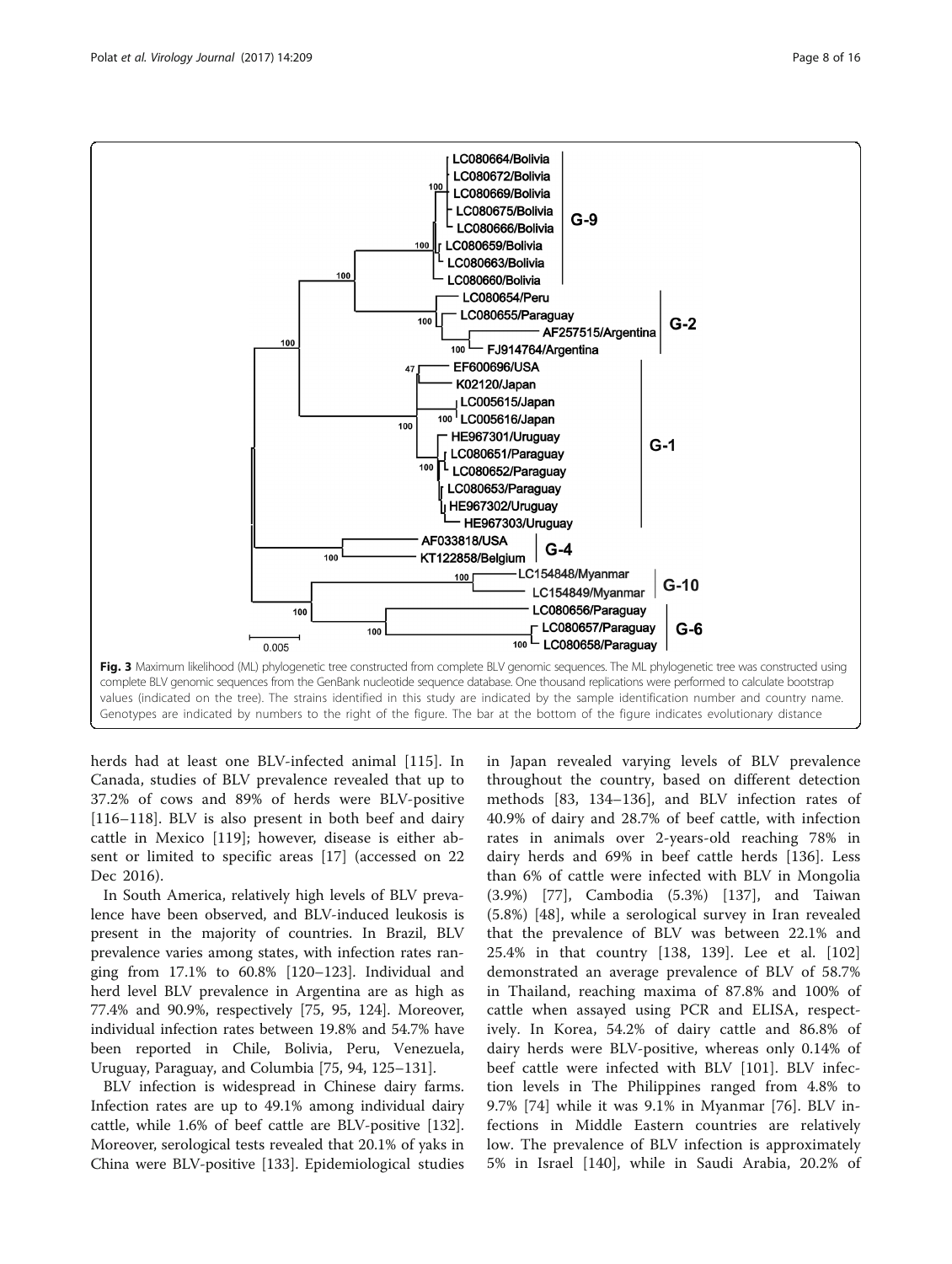<span id="page-8-0"></span>Table 3 Detailed information on BLV infection levels worldwide

|                          |                    |                     | <b>WINTO A</b> PULLMILLY INTOITTIMEDIT ON DEV INTULLIUN ILVUID WONGWIMUL |                                                              |
|--------------------------|--------------------|---------------------|--------------------------------------------------------------------------|--------------------------------------------------------------|
| Geographical<br>division | Country            | Within<br>country   | BLV prevalence <sup>d</sup>                                              | References                                                   |
| Europe                   | Andorra            | Nationwide          | <b>BLV-free, 1994</b>                                                    | OIE, 2009 [103]                                              |
|                          | Cyprus             | Nationwide          | <b>BLV-free, 1995</b>                                                    | OIE, 2009 [103]                                              |
|                          | Czech<br>Republic  | Nationwide          | <b>BLV-free, 2010</b>                                                    | OIE, 2009 [103]                                              |
|                          | Denmark            | Nationwide          | <b>BLV-free, 1990</b>                                                    | OIE, 2009 [103]                                              |
|                          | Estonia            | Nationwide          | <b>BLV-free, 2013</b>                                                    | OIE, 2009 [103]                                              |
|                          | Finland            | Nationwide          | <b>BLV-free, 2008</b>                                                    | OIE, 2009 [103]                                              |
|                          | Ireland            | Nationwide          | <b>BLV-free, 1999</b>                                                    | OIE, 2009 [103]                                              |
|                          | Norway             | Nationwide          | <b>BLV-free, 2002</b>                                                    | OIE, 2009 [103]                                              |
|                          | Spain              | Nationwide          | <b>BLV-free, 1994</b>                                                    | OIE, 2009 [103]                                              |
|                          | Switzerland        | Nationwide          | <b>BLV-free, 2005</b>                                                    | OIE, 2009 [103]                                              |
|                          | Sweden             | Nationwide          | BLV-free, 2007                                                           | OIE, 2009 [103]                                              |
|                          | Slovenia           | Nationwide          | <b>BLV-free, 2006</b>                                                    | OIE, 2009 [103]                                              |
|                          | UK                 | Nationwide          | <b>BLV-free, 1996</b>                                                    | OIE, 2009 [103]                                              |
|                          | The<br>Netherlands | Nationwide          | <b>BLV-free, 2009</b>                                                    | OIE, 2012 [17]                                               |
|                          | Poland             |                     | <b>BLV-free, 2017</b>                                                    | EFSA Panel on Animal Health and<br>Welfare, 2017 [110]       |
|                          | Ukraine            |                     | Present                                                                  | OIE, 2012 [17]; Rola-Luszczak et al.,<br>2013 [100]          |
|                          | Croatia            |                     | Present                                                                  | OIE, 2012 [17]; Balik et al., 2012                           |
|                          | Italy              |                     | Present                                                                  | OIE, 2009 [103]; Molteni et al., 1996<br>$[144]$             |
|                          | Portugal           |                     | Present                                                                  | OIE, 2009 [103]                                              |
|                          | Belarus            |                     | Present                                                                  | OIE, 2012 [17]; Rola-Luszczak et al.,<br>2013 [100]          |
|                          | Latvia             |                     | Present                                                                  | OIE, 2009 [103]                                              |
|                          | Romania            |                     | Restricted to certain area                                               | OIE, 2009 [103]                                              |
|                          | Bulgaria           |                     | Present                                                                  | OIE, 2009 [103]                                              |
|                          | Greece             |                     | Present                                                                  | OIE, 2009 [103]                                              |
| Oceania                  | Australia          |                     | BLV-free in dairy cattle, 2013                                           | EPAHW, 2015 [113]                                            |
|                          | New<br>Zealand     |                     | <b>BLV-free, 2008</b>                                                    | Chethanond, 1999 [114]                                       |
| North America            | usa                |                     | 83.9% dairy cattle; 39% beef cattle, 2007                                | APHIS, 2008 [115]                                            |
|                          | Canada             | Nationwide          | 89% at herd level                                                        | APHIS, 2008 [115]                                            |
|                          |                    | Nationwide          | 78% at herd level, 1998-2003                                             | Nekouei, 2015 [13]                                           |
|                          |                    |                     | Saskatchewan 37.2% at individual level, 2001                             | VanLeeuwen et al., 2001 [116]                                |
|                          |                    | Maritime            | 20.8% at individual and 70.0% at herd level, 1998-1999                   | VanLeeuwen et al., 2005 [117]                                |
|                          |                    | Maritime            | 30.4% at individual and 90.8% at herd level, 2013                        | Nekouei, 2015 [118]                                          |
|                          | Mexico             | Nationwide          | 36.1% of dairy and 4.0% of beef cattle, 1983                             | Suzan et al., 1983 [119]                                     |
| South America            | Brazil             |                     | 17.1% to 60.8%, 1980-1989 and 1992-1995                                  | Sammara et al., 1997 [120];<br>D'Angelino et al., 1998 [121] |
|                          | Argentina          | <b>Buenos Aires</b> | 77.4% at individual and 90.9% at herd level, 2007                        | Polat et al., 2016 [75]                                      |
|                          |                    | Multiple<br>regions | 32.85% at individual and 84% at herd level, 1998-1999                    | Trono et al., 2001 [124]                                     |
|                          | Chile              | Southern<br>region  | 27.9% at individual level, 2009                                          | Polat et al., 2016 [75]                                      |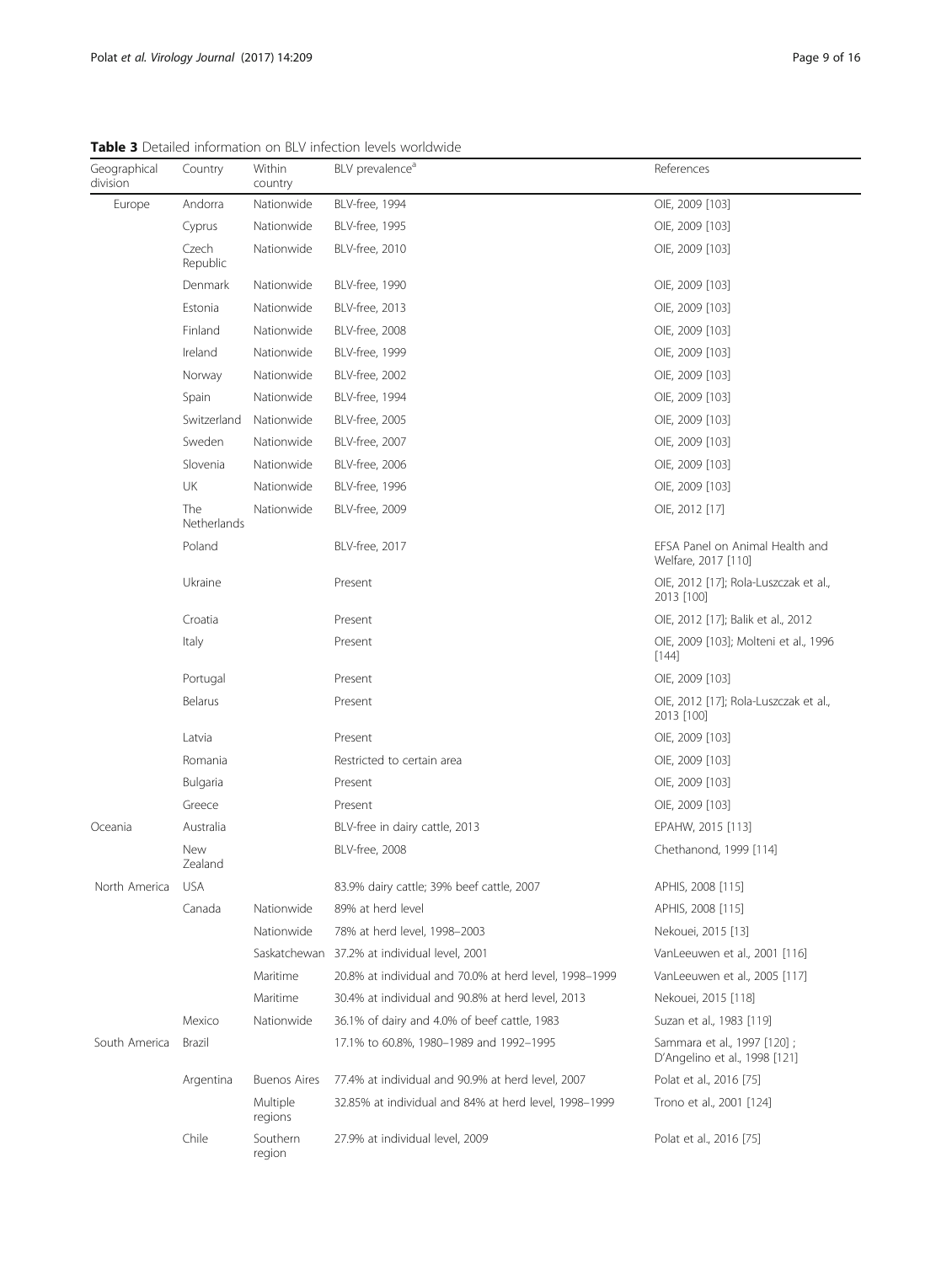| Geographical<br>division | Country         | Within<br>country   | BLV prevalence <sup>d</sup>                                                                          | References                                                |  |  |
|--------------------------|-----------------|---------------------|------------------------------------------------------------------------------------------------------|-----------------------------------------------------------|--|--|
|                          | Bolivia         | Multiple<br>regions | 30.7% at individual level, 2008                                                                      | Polat et al., 2016 [75]                                   |  |  |
|                          | Peru            | Multiple<br>regions | 42.3% at individual level, 2008                                                                      | Polat et al., 2016 [75]                                   |  |  |
|                          |                 | Multiple<br>regions | 31.0% at individual level, 1983                                                                      | Ch, 1983 [125]                                            |  |  |
|                          | Venezuela       | Nationwide          | 33.3% at individual level, 1978                                                                      | Marin et al., 1978 [126]                                  |  |  |
|                          | Uruguay         |                     | Present                                                                                              | Moratorio et al., 2010 [127]                              |  |  |
|                          | Paraguay        | Asuncion            | 54.7% at individual level, 2008                                                                      | Polat et al., 2016 [75]                                   |  |  |
|                          | Colombia        | Narino              | 19.8% at individual level, 2013                                                                      | Benavides et al., 2013 [131]                              |  |  |
| Africa                   | South<br>Africa |                     | <b>BLV-free, 2012</b>                                                                                | OIE, 2012 [17]                                            |  |  |
|                          | Tunisia         |                     | <b>BLV-free, 2005</b>                                                                                | OIE, 2009 [103]                                           |  |  |
|                          | Egypt           |                     | BLV-free, 1997                                                                                       | OIE, 2009 [103]                                           |  |  |
| Asia                     | Kazakhstan      |                     | BLV-free, 2007                                                                                       | OIE, 2009 [103]                                           |  |  |
|                          | Kyrgyzstan      |                     | <b>BLV-free, 2008</b>                                                                                | OIE, 2009 [103]                                           |  |  |
|                          | China           |                     | 49.1% of dairy and 1.6% of beef cattle, 2013-2014                                                    | Yang et al., 2016 [132]                                   |  |  |
|                          | Japan           | Nationwide          | 40.9% of dairy and 28.7% of beef cattle, 2009-2011                                                   | Murakami et al., 2013 [136]                               |  |  |
|                          |                 | Nationwide          | 79.1% of dairy herd, 2007                                                                            | Kobayashi et al., 2010 [134]                              |  |  |
|                          |                 | Nationwide          | 28.6% overall; 34.7% of dairy, 16.3% of beef, and 7.9% of<br>fattening beef cattle, 2007             | Murakami et al., 2011 [135]                               |  |  |
|                          |                 | Nationwide          | 73.3% at individual cattle, 2012-2014                                                                | Ohno et al., 2015 [83]                                    |  |  |
|                          | Mongolia        |                     | 3.9% of dairy cattle, 2014                                                                           | Ochirkhuu et al., 2016 [77]                               |  |  |
|                          | Cambodia        |                     | 5.3% of draught cattle, 2000                                                                         | Meas et al., 2000 [137]                                   |  |  |
|                          | Taiwan          |                     | 5.8% of dairy cattle, 1986                                                                           | Wang et al., 1991 [48]                                    |  |  |
|                          | Iran            | Nationwide          | Between 22.1% to 25.4%, 2012-2014                                                                    | Nekoei et al., 2015 [138]; Mousavi<br>et al., 2014 [139]. |  |  |
|                          |                 | Khorasan<br>Razavi  | 29.8% of dairy cattle, 2009                                                                          | Mousavi et al., 2014 [139].                               |  |  |
|                          |                 | Khorasan<br>Shomali | 1.5% of dairy cattle, 2009                                                                           | Mousavi et al., 2014 [139].                               |  |  |
|                          | Thailand        |                     | 58.7% of cattle, 2013-2014                                                                           | Lee et al., 2016 [102]                                    |  |  |
|                          | Philippines     |                     | 4.8% to 9.7% of cattle, 2010-2012                                                                    | Polat et al., 2015 [74]                                   |  |  |
|                          | Myanmar         |                     | 9.1% at individual level 2016                                                                        | Polat et al., 2016 [76]                                   |  |  |
|                          | Korea           |                     | 54.2% of dairy cattle and 86.8% of dairy herds; 0.14% of beef Lee et al., 2015 [101]<br>cattle, 2014 |                                                           |  |  |
| Middle East              | Israeli         |                     | 5% at individual level                                                                               | Trainin & Brenner, 2005 [140]                             |  |  |
|                          | Saudi<br>Arabia |                     | 20.2% of dairy cattle, 1990                                                                          | Hafez et al., 1990 [141]                                  |  |  |
|                          | Turkey          |                     | 48.3% of dairy herd                                                                                  | Burgu et al., 2005 [142]                                  |  |  |

**Table 3** Detailed information on BLV infection levels worldwide *(Continued)* 

BLV prevalence in this table shows BLV infection in certain specific period. Therefore, there might be a change in BLV prevalence in different times APHIS Animal and Plant Health Inspection Service, BLV bovine leukemia virus, EFSA European Food Safety Authority, EPAHW European Panal on Animal Health and Welfare, OIE The World Organisation for Animal Health

Note: <sup>a</sup>BLV prevalence in each sample collection year; however, no information about sample collection year was provided in some cases

dairy cattle tested as BLV-positive [[141\]](#page-15-0). Compared to these countries, BLV infection rates in Turkey are higher, with 48.3% of dairy herds including seropositive animals [[142\]](#page-15-0).

# Distribution of BLV genotypes worldwide

As mentioned above, phylogenetic analyses of whole genome (Fig. [3\)](#page-7-0) and env gp51 sequences (Fig. [2](#page-6-0)) of BLV strain showed that BLV can be classified into ten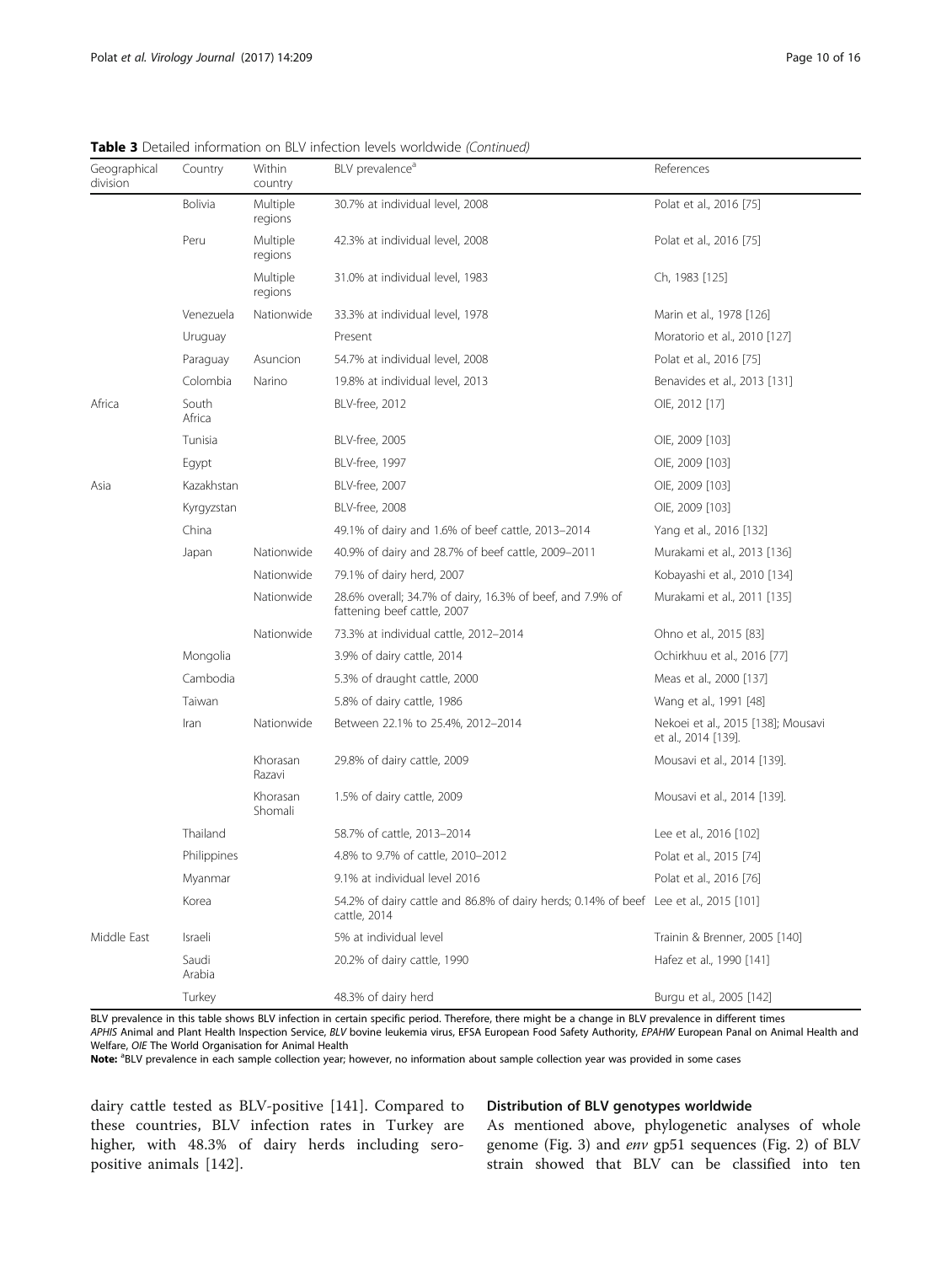genotypes. Three genotypes of BLV, namely genotype-1, genotype-4 and genotype-6, were mainly detected from across the world, as shown in Table [4.](#page-11-0) Genotype-1 is the most dominant genotype of BLV and is distributed across almost all continents, including Europe, America, Asia, and Australia. In particularly, genotype-1 spread to South and North America, and these continents still have a high prevalence of BLV infection. In addition, genotype-1 continues to spread worldwide, including Asian countries. The second most widely distributed genotype is genotype-4, which is primarily detected in Europe and some American countries. However, it is only found in Mongolia among Asian nations. Interestingly, although genotype-4 used to exist in Europe, it decreased because of BLV eradication in European countries. Genotype 6 may have come from South America and spread to South Asia by animal trading. Of the other genotypes, genotype-2 is restricted to South American countries and is only found in Japan among Asian nations, while genotype-8 is restricted to Europe. Genotypes-5 (in Brazil and Costa Rica) and −10 (in Thailand and Myanmar) are only observed in geographically proximal areas, where there may be an exchange of animals across national boundaries [\[76,](#page-13-0) [102](#page-14-0)]. By contrast, genotypes-7 is distributed across geographically dispersed regions [[74](#page-13-0), [77](#page-13-0)].

In detail, in Europe, a total of five different BLV genotypes have been detected (genotypes −1, −3, −4, −7, and −8): genotype-4 in Belarus [[100](#page-14-0)] and Belgium [[86,](#page-14-0) [143](#page-15-0)]; genotypes-4, −7, and −8 in Russia and Ukraine [[100](#page-14-0)]; genotype-8 in Croatia [\[98\]](#page-14-0); genotypes −4 and −7 in Poland [[100](#page-14-0)]; genotypes −3 and −4 in France [\[86\]](#page-14-0); genotypes −1 and −4 in Germany [\[91\]](#page-14-0); and genotype-7 in Italy [\[144\]](#page-15-0). In Australia, only genotype-1 was detected [\[90\]](#page-14-0). In North America, genotypes −1, −3, and −4 have been detected in the USA [\[86,](#page-14-0) [143](#page-15-0), [145\]](#page-15-0), and genotype-1 was reported in the Caribbean [[146](#page-15-0)]. In Central America, genotypes −1 and −5 were detected in Costa Rica [[143](#page-15-0)]. A variety of BLV genotypes  $(-1, -2, -4, -5, -7, \text{ and } -9)$  were detected in South America: genotypes −1, −2, −4, and −6 in Argentina [[93](#page-14-0), [95, 97,](#page-14-0) [147](#page-15-0), [148\]](#page-15-0); genotypes −1, −2, −5, −6, and −7 in Brazil [[122](#page-14-0), [123](#page-15-0), [127](#page-15-0)]; genotypes −4 and −7 in Chile [[94](#page-14-0)]; genotypes  $-1$ ,  $-2$ ,  $-6$ , and  $-9$  in Bolivia [[75](#page-13-0)]; genotypes −1, −2, and −6 in Peru and Paraguay [\[75](#page-13-0)]; and genotype-1 in Uruguay [\[126\]](#page-15-0). In Asia, a total of seven BLV genotypes have been confirmed  $(-1, -2, -3, -4, -6, -7,$ and −10): genotypes −1 and −3 in Korea [[101](#page-14-0), [149\]](#page-15-0); genotypes −1, −2, and −3 in Japan [\[93, 99](#page-14-0), [143](#page-15-0), [150\]](#page-15-0); genotypes −1 and −6 in The Philippines [\[74\]](#page-13-0); genotypes −1, −6, and −10 in Thailand [[102](#page-14-0)]; genotypes −1, −4, and −7 in Mongolia [[77](#page-13-0)]; genotype-10 in Myanmar [[76](#page-13-0)]; and genotypes  $-1$  and  $-6$  in Jordan [\[151](#page-15-0)].

Based on the European Food Safety Authority panel on animal health and welfare, BLV-induced EBL may have originated and spread widely from an area of Memel in East Prussia (now Klaipeda in Lithuania) [[113](#page-14-0), [152](#page-15-0)]. The worldwide distribution of the disease occurred due to the introduction of cattle from European countries into herds in other countries free of the disease, and also through the international trade of bred animals [\[113](#page-14-0)]. Interestingly, genotype-4 existed primarily in East Prussia as shown in Table [4](#page-11-0). Then, infected cattle were reintroduced into some European countries; for example, BLV was introduced into the UK via bred animals from Canada in 1968 and 1973 [\[113](#page-14-0)]. As detailed in some previous publications, the widespread distribution of BLV genotypes within and between distant geographical locations may be driven by the spread of virus through the movement of live animal populations, associated with human migration and animal domestication, and also with viral transmission during close contact between individual animals [\[97\]](#page-14-0).

#### Future prospects

It appears that at least ten different BLV genotypes of BLV strains are circulating in various geographical locations worldwide. The completion of whole genome sequencing of these BLV strains has revealed that BLV genomes contain a number of unique genotype specific substitutions not only in the env region, but also in the LTR, Gag, Pro, Pol, Tax, Rex, R3, G4, and miRNA encoding regions, distinguishing each genotype [\[75](#page-13-0)]. However, the BLV genome sequences of strains from different geographic origins, especially the important sites on the regulation of viral replication of BLV, are relatively stable and highly conserved among BLV strains, assigned to different genotypes. By contrast, several groups recently reported that the expression or pathogenesis of BLV does not depend on strains, but rather, is related with the specific site of mutation in their BLV genome [[153](#page-15-0), [154\]](#page-15-0). These results clearly demonstrate that BLV strain should be determined by full genome sequencing. However, although BLV is present worldwide, BLV genotyping studies are limited to certain areas, as shown in Table [4](#page-11-0). Therefore, the accumulation of the full genome sequencing of BLV strains, assigned to different genotypes worldwide may define the genotypedependent pathogenesis and association between genetic variability in each genotype and its infectivity, and differences in its functions in the future.

# Conclusion

BLV is the etiologic agent of EBL, which is the most common neoplastic disease in cattle. It infects cattle worldwide, thereby imposing a severe economic burden on the dairy cattle industry. In this review,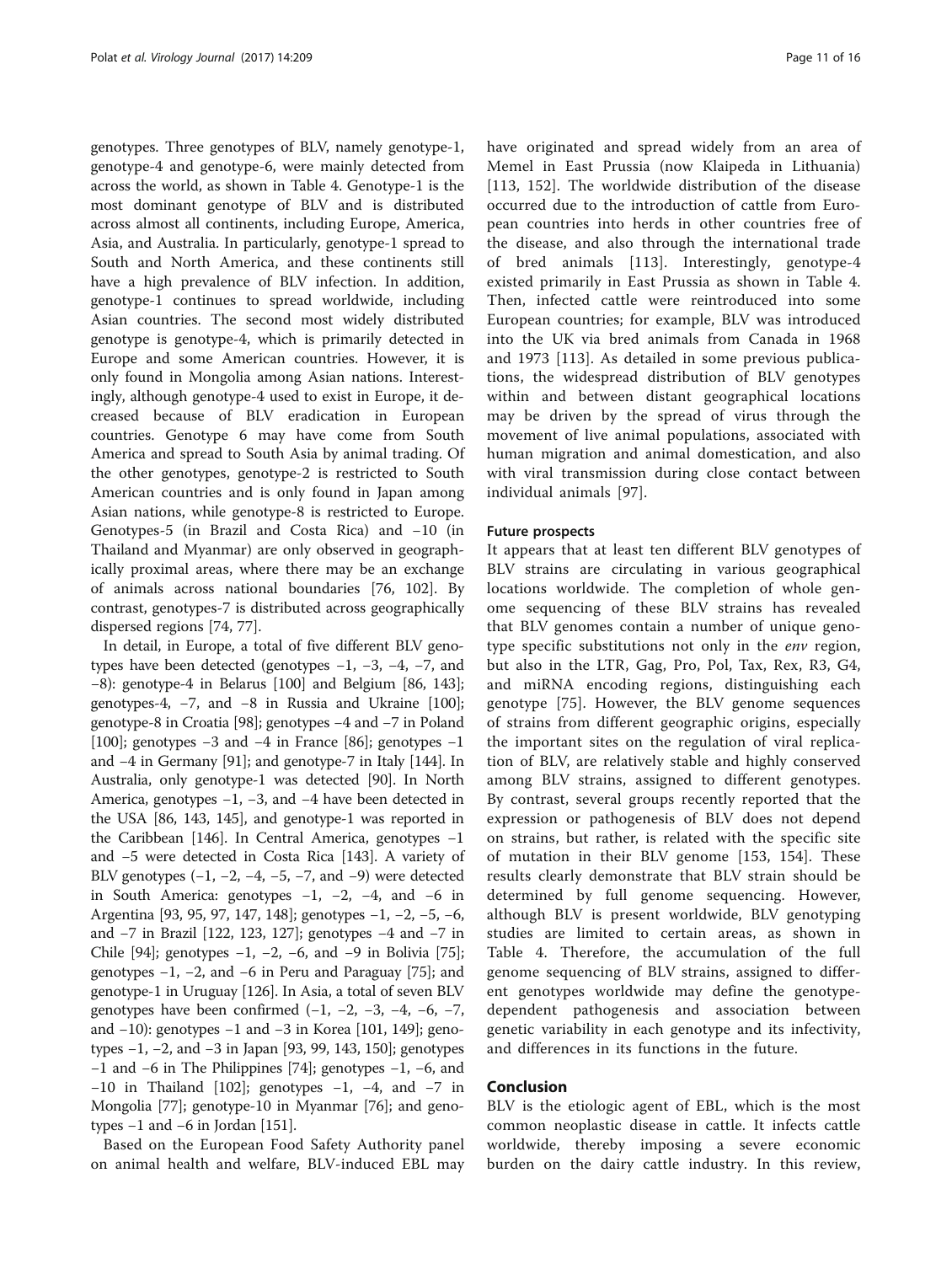| Geographical Country |                | Genotype       |                |                |                |   |   |                |       |   |    | Reference                                                                                                                            |  |
|----------------------|----------------|----------------|----------------|----------------|----------------|---|---|----------------|-------|---|----|--------------------------------------------------------------------------------------------------------------------------------------|--|
| division             |                |                |                | 2 <sub>3</sub> | $\overline{4}$ | 5 | 6 |                | 7 8 9 |   |    |                                                                                                                                      |  |
| Europe               | Belarus        |                |                |                | 4              |   |   |                |       |   |    | Rola-Luszczak et al., 2013 [99]                                                                                                      |  |
|                      | Russia         |                |                |                | 4              |   |   | $\overline{7}$ | 8     |   |    | Rola-Luszczak et al., 2013 [99]                                                                                                      |  |
|                      | Ukraine        |                |                |                | 4              |   |   | 7              | -8    |   |    | Rola-Luszczak et al., 2013 [99]                                                                                                      |  |
|                      | Croatia        |                |                |                |                |   |   |                | 8     |   |    | Balic et al., 2012 [97]                                                                                                              |  |
|                      | Poland         |                |                |                | 4              |   |   | 7              |       |   |    | Rola-Luszczak et al., 2013 [99]                                                                                                      |  |
|                      | Belgium        |                |                |                | 4              |   |   |                |       |   |    | Mamoun et al., 1990 [85]; Zhao & Buehring, 2007 [142]                                                                                |  |
|                      | France         |                |                | 3              | $\overline{4}$ |   |   |                |       |   |    | Mamoun et al., 1990 [85]                                                                                                             |  |
|                      | Germany        | $\mathbf{1}$   |                |                | 4              |   |   |                |       |   |    | Fechner et al., 1997 [90]                                                                                                            |  |
|                      | Italy          |                |                |                |                |   |   | 7              |       |   |    | Molteni et al., 1996 [143]                                                                                                           |  |
| Australia            | Australia      |                |                |                |                |   |   |                |       |   |    | Coulston et al., 1990 [89]                                                                                                           |  |
| America              | <b>USA</b>     | 1              |                |                | $3 \quad 4$    |   |   |                |       |   |    | Derse et al., 1985 [144]; Mamoun et al., 1990 [85]; Zhao & Buehring, 2007 [142]                                                      |  |
|                      | Caribbean      | $\overline{1}$ |                |                |                |   |   |                |       |   |    | Yang et al., 2016 [145]                                                                                                              |  |
|                      | Costa Rica     |                |                |                |                | 5 |   |                |       |   |    | Zhao & Buehring, 2007 [142]                                                                                                          |  |
|                      | Argentina      | $\mathbf{1}$   | 2              |                | 4              |   | 6 |                |       |   |    | Dube et al., 2000 [146]; Licursi et al., 2003 [92]; Monti et al., 2005 [94]; Dube et al.,<br>2009 [147]; Rodriguez et al., 2009 [96] |  |
|                      | Brazil         | $\mathbf{1}$   | $\overline{2}$ |                |                | 5 | 6 | -7             |       |   |    | Camargos et al., 2002 [121]; Camargos et al., 2007 [122]; Moratorio et al., 2010 [126]                                               |  |
|                      | Chile          |                |                |                | $\overline{4}$ |   |   | 7              |       |   |    | Felmer et al., 2005 [93]                                                                                                             |  |
|                      | <b>Bolivia</b> |                | 1 <sup>2</sup> |                |                |   | 6 |                |       | 9 |    | Polat et al., 2016 [75]                                                                                                              |  |
|                      | Peru           |                | $1\quad 2$     |                |                |   | 6 |                |       |   |    | Polat et al., 2016 [75]                                                                                                              |  |
|                      | Paraguay       |                | $1\quad 2$     |                |                |   | 6 |                |       |   |    | Polat et al., 2016 [75]                                                                                                              |  |
|                      | Uruguay        | -1             |                |                |                |   |   |                |       |   |    | Moratorio et al., 2010 [126]                                                                                                         |  |
| Asia                 | Korea          | -1             |                | 3              |                |   |   |                |       |   |    | Lim et al., 2009 [148]; Lee et al., 2015 [100]                                                                                       |  |
|                      | Japan          | $\mathbf{1}$   | $\overline{2}$ | 3              |                |   |   |                |       |   |    | Licursi et al., 2003 [92]; Zhao & Buehring, 2007 [142]; Matsumura et al., 2011 [98];<br>Inoue et al., 2011 [149]                     |  |
|                      | Philippines    | - 1            |                |                |                |   | 6 |                |       |   |    | Polat et al., 2015 [74]                                                                                                              |  |
|                      | Thailand       | 1              |                |                |                |   | 6 |                |       |   |    | 10 Lee et al., 2016 [101]                                                                                                            |  |
|                      | Myanmar        |                |                |                |                |   |   |                |       |   | 10 | Polat et al., 2016 [76]                                                                                                              |  |
|                      | Mongolia       | $\mathbf{1}$   |                |                | 4              |   |   | 7              |       |   |    | Ochirkhuu et al., 2016 [77]                                                                                                          |  |
|                      | Jordan         | 1              |                |                |                |   | 6 |                |       |   |    | Ababneh et al., 2016 [150]                                                                                                           |  |

<span id="page-11-0"></span>Table 4 Worldwide geographical distribution of the ten known BLV genotypes based on env-qp51 sequences

we summarized currently available detailed information on BLV infection worldwide, and indicated that BLV has spread to most countries except for some countries which are completely free of BLV by successful BLV eradication. We also outlined at least ten different BLV genotypes circulating in various geographical locations worldwide and the distribution of these BLV genotypes worldwide. This should be useful information to those investigating BLV for the potential development of diagnostic methods and vaccines, and for reducing the incidence of BLV in herds.

#### Abbreviations

animal health and welfare; HTLV-I &-II: Human T-cell lymphotropic virus types I and II; LTR: Long terminal repeats; miRNA: microRNA; ML: Maximum likelihood method; NJ: Neighbor-joining method; PCR: Polymerase chain reaction; PHA: Passive hemagglutination assay; PL: Persistent lymphocytosis; qPCR: Quantitative PCR; RFLP: Restriction fragment length polymorphism; RIA: Radio immunoassay; STLV: Simian T-cell lymphotropic virus

#### Acknowledgments

We thank our collaborators for kindly assisting with the large-scale sampling from many farms in the Philippine, Myanmar, South America (Argentina, Peru, Paraguay, Chile and Bolivia) and Japan.

#### Funding

The studies on BLV were supported by Grants-in-Aid for Scientific Research [A (08021470), A (16H02590), B (10004294), and C (25450405)] from the Japan Society for the Promotion of Science (JSPS), by a grant from Integration Research for Agriculture and Interdisciplinary Fields in Japan (14538311), and by a grant from the Project of the NARO Bio-oriented Technology Research Advancement Institution (the special scheme project on regional developing strategy) (Grant No. 16817983)].

AGID: Agar gel immunodiffusion; BI: Bayesian inference method; BLV: Bovine leukemia virus; EBL: Enzootic bovine leukosis; ELISA: Enzyme-linked immunosorbent assay; EPAHW: European Food Safety Authority panel on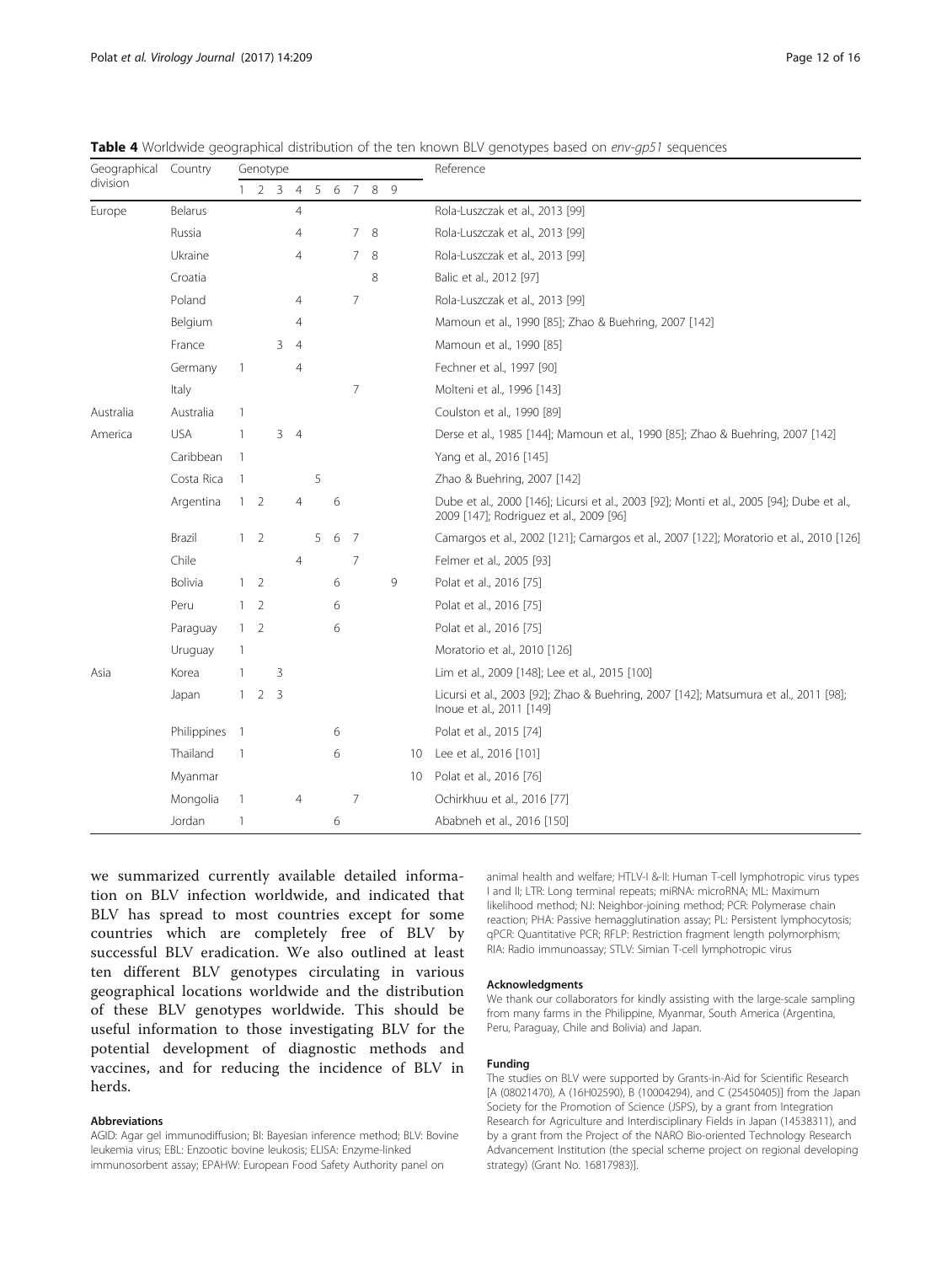#### <span id="page-12-0"></span>Availability of data and materials

Not applicable

#### Authors' contributions

Yoko Aida designed the concept of the review article, edited and revised the manuscript. Meripet Polat wrote the manuscript, constructed Tables and Figures, and edited and revised the manuscript. Shin-nosuke Takeshima wrote some part and helped with the revision of the manuscript. All authors read and approved the final manuscript.

#### Ethics approval and consent to participate

Not applicable

#### Consent for publication

Not applicable

#### Competing interests

The authors declare that they have no competing interest.

### Publisher's Note

Springer Nature remains neutral with regard to jurisdictional claims in published maps and institutional affiliations.

#### Author details

<sup>1</sup>Viral Infectious Diseases Unit, RIKEN, 2-1 Hirosawa, Wako, Saitama 351-0198, Japan. <sup>2</sup>Nano Medical Engineering Laboratory, RIKEN, 2-1 Hirosawa, Wako, Saitama 351-0198, Japan. <sup>3</sup>Bovine Leukemia Virus Vaccine Laboratory RIKEN, 2-1 Hirosawa, Wako, Saitama 351-0198, Japan.

# Received: 31 July 2017 Accepted: 24 October 2017 Published online: 02 November 2017

#### References

- Kettmann R, Portetelle D, Mammerickx M, Cleuter Y, Dekegel D, Galoux M, Ghysdael J, Burny A, Chantrenne H. Bovine leukemia virus: an exogenous RNA oncogenic virus. Proc Natl Acad Sci U S A. 1976;73:1014–8.
- 2. Aida Y, Murakami H, Takahashi M, Takeshima SN. Mechanisms of pathogenesis induced by bovine leukemia virus as a model for human Tcell leukemia virus. Front Microbiol. 2013;4:328.
- 3. Tozser J. Comparative studies on retroviral proteases: substrate specificity. Viruses. 2010;2:147–65.
- 4. Hajj HE, Nasr R, Kfoury Y, Dassouki Z, Nasser R, Kchour G, Hermine O, De The H, Bazarbachi A. Animal models on HTLV-1 and related viruses: what did we learn? Front Microbiol. 2012;3:333.
- 5. Kirkland PD, Rodwell BJ. Enzootic Bovine Leukosis. Australia and New Zealand Standard Diagnostic Procedures. 2005:1–14.
- 6. Williams DL, Barta O, Amborski GF. Molecular studies of T-lymphocytes from cattle infected with bovine leukemia virus. Vet Immunol Immunopathol. 1988;19:307–23.
- 7. Stott ML, Thurmond MC, Dunn SJ, Osburn BI, Stott JL. Integrated bovine leukosis proviral DNA in T helper and T cytotoxic/suppressor lymphocytes. J Gen Virol. 1991;72(Pt 2):307–15.
- Schwartz I, Bensaid A, Polack B, Perrin B, Berthelemy M, Levy D. In vivo leukocyte tropism of bovine leukemia virus in sheep and cattle. J Virol. 1994;68:4589–96.
- 9. Mirsky ML, Olmstead CA, Da Y, Lewin HA. The prevalence of proviral bovine leukemia virus in peripheral blood mononuclear cells at two subclinical stages of infection. J Virol. 1996;70:2178–83.
- 10. Wu D, Takahashi K, Murakami K, Tani K, Koguchi A, Asahina M, Goryo M, Aida Y, Okada K. B-1a, B-1b and conventional B cell lymphoma from enzootic bovine leukosis. Vet Immunol Immunopathol. 1996;55:63–72.
- 11. Panei CJ, Takeshima SN, Omori T, Nunoya T, Davis WC, Ishizaki H, Matoba K, Aida Y. Estimation of bovine leukemia virus (BLV) proviral load harbored by lymphocyte subpopulations in BLV-infected cattle at the subclinical stage of enzootic bovine leucosis using BLV-CoCoMo-qPCR. BMC Vet Res. 2013;9:95.
- 12. Aida Y, Okada K, Amanuma H. Phenotype and ontogeny of cells carrying a tumor-associated antigen that is expressed on bovine leukemia virusinduced lymphosarcoma. Cancer Res. 1993;53:429–37.
- 13. Nekouei O, VanLeeuwen J, Stryhn H, Kelton D, Keefe G. Lifetime effects of infection with bovine leukemia virus on longevity and milk production of dairy cows. Prev Vet Med. 2016;133:1–9.
- 14. Sandev N, Koleva M, Binev R, Ilieva D. Influence of enzootic bovine leukosis virus upon the incidence of subclinical mastitis in cows at a different stage of infection. Veterinarski Archiv. 2004;76:411–6.
- 15. Bartlett PC, Norby B, Byrem TM, Parmelee A, Ledergerber JT, Erskine RJ. Bovine leukemia virus and cow longevity in Michigan dairy herds. J Dairy Sci. 2013;96:1591–7.
- 16. Ferrer JF, Marshak RR, Abt DA, Kenyon SJ. Persistent lymphocytosis in cattle: its cause, nature and relation to lymphosarcoma. Ann Rech Vet. 1978;9:851–7.
- 17. OIE. Manual of diagnostic tests and vaccines for terrestrial animals: chapter 2.4.11. Enzootic Bovine Leukosis. Seventh Edition edn. France: World organization for animal health; 2012.
- 18. Sagata N, Yasunaga T, Tsuzuku-Kawamura J, Ohishi K, Ogawa Y, Ikawa Y. Complete nucleotide sequence of the genome of bovine leukemia virus: its evolutionary relationship to other retroviruses. Proc Natl Acad Sci U S A. 1985;82:677–81.
- 19. Sagata N, Yasunaga T, Ohishi K, Tsuzuku-Kawamura J, Onuma M, Ikawa Y. Comparison of the entire genomes of bovine leukemia virus and human Tcell leukemia virus and characterization of their unidentified open reading frames. EMBO J. 1984;3:3231–7.
- 20. Callebaut I, Voneche V, Mager A, Fumiere O, Krchnak V, Merza M, Zavada J, Mammerickx M, Burny A, Portetelle D. Mapping of B-neutralizing and Thelper cell epitopes on the bovine leukemia virus external glycoprotein gp51. J Virol. 1993;67:5321–7.
- 21. Inabe K, Nishizawa M, Tajima S, Ikuta K, Aida Y. The YXXL sequences of a transmembrane protein of bovine leukemia virus are required for viral entry and incorporation of viral envelope protein into virions. J Virol. 1999;73:1293–301.
- 22. Jewell NA, Mansky LM. The beginning: genome recognition, RNA encapsidation and the initiation of complex retrovirus assembly. J Gen Virol. 2000;81:1889–99.
- 23. Hamard-Peron E, Muriaux D. Retroviral matrix and lipids, the intimate interaction. Retrovirology. 2011;8:15.
- 24. Bai L, Otsuki H, Sato H, Kohara J, Isogai E, Takeshima SN, Aida Y. Identification and characterization of common B cell epitope in bovine leukemia virus via high-throughput peptide screening system in infected cattle. Retrovirology. 2015;12:106.
- 25. Copeland TD, Morgan MA, Oroszlan S. Complete amino acid sequence of the nucleic acid-binding protein of bovine leukemia virus. FEBS Lett. 1983;156:37–40.
- 26. Mager A, Masengo R, Mammerickx M, Letesson JJ. T cell proliferative response to bovine leukaemia virus (BLV): identification of T cell epitopes on the major core protein (p24) in BLV-infected cattle with normal haematological values. J Gen Virol. 1994;75(Pt 9):2223–31.
- 27. Willems L, Kerkhofs P, Attenelle L, Burny A, Portetelle D, Kettmann R. The major homology region of bovine leukaemia virus p24gag is required for virus infectivity in vivo. J Gen Virol. 1997;78(Pt 3):637–40.
- Katoh I, Yasunaga T, Yoshinaka Y. Bovine leukemia virus RNA sequences involved in dimerization and specific gag protein binding: close relation to the packaging sites of avian, murine, and human retroviruses. J Virol. 1993;67:1830–9.
- 29. Willems L, Heremans H, Chen G, Portetelle D, Billiau A, Burny A, Kettmann R. Cooperation between bovine leukaemia virus transactivator protein and haras oncogene product in cellular transformation. EMBO J. 1990;9:1577–81.
- Willems L, Grimonpont C, Heremans H, Rebeyrotte N, Chen G, Portetelle D, Burny A, Kettmann R. Mutations in the bovine leukemia-virus tax protein can abrogate the long terminal repeat-directed Transactivating activity without concomitant loss of transforming potential. Proc Natl Acad Sci U S A. 1992;89:3957–61.
- 31. Tajima S, Aida Y. The region between amino acids 245 and 265 of the bovine leukemia virus (BLV) tax protein restricts transactivation not only via the BLV enhancer but also via other retrovirus enhancers. J Virol. 2000;74:10939–49.
- 32. Felber BK, Derse D, Athanassopoulos A, Campbell M, Pavlakis GN. Crossactivation of the Rex proteins of HTLV-I and BLV and of the rev protein of HIV-1 and nonreciprocal interactions with their RNA responsive elements. New Biol. 1989;1:318–28.
- 33. Tajima S, Takahashi M, Takeshima SN, Konnai S, Yin SA, Watarai S, Tanaka Y, Onuma M, Okada K, Aida Y. A mutant form of the tax protein of bovine leukemia virus (BLV), with enhanced transactivation activity, increases expression and propagation of BLV in vitro but not in vivo. J Virol. 2003;77:1894–903.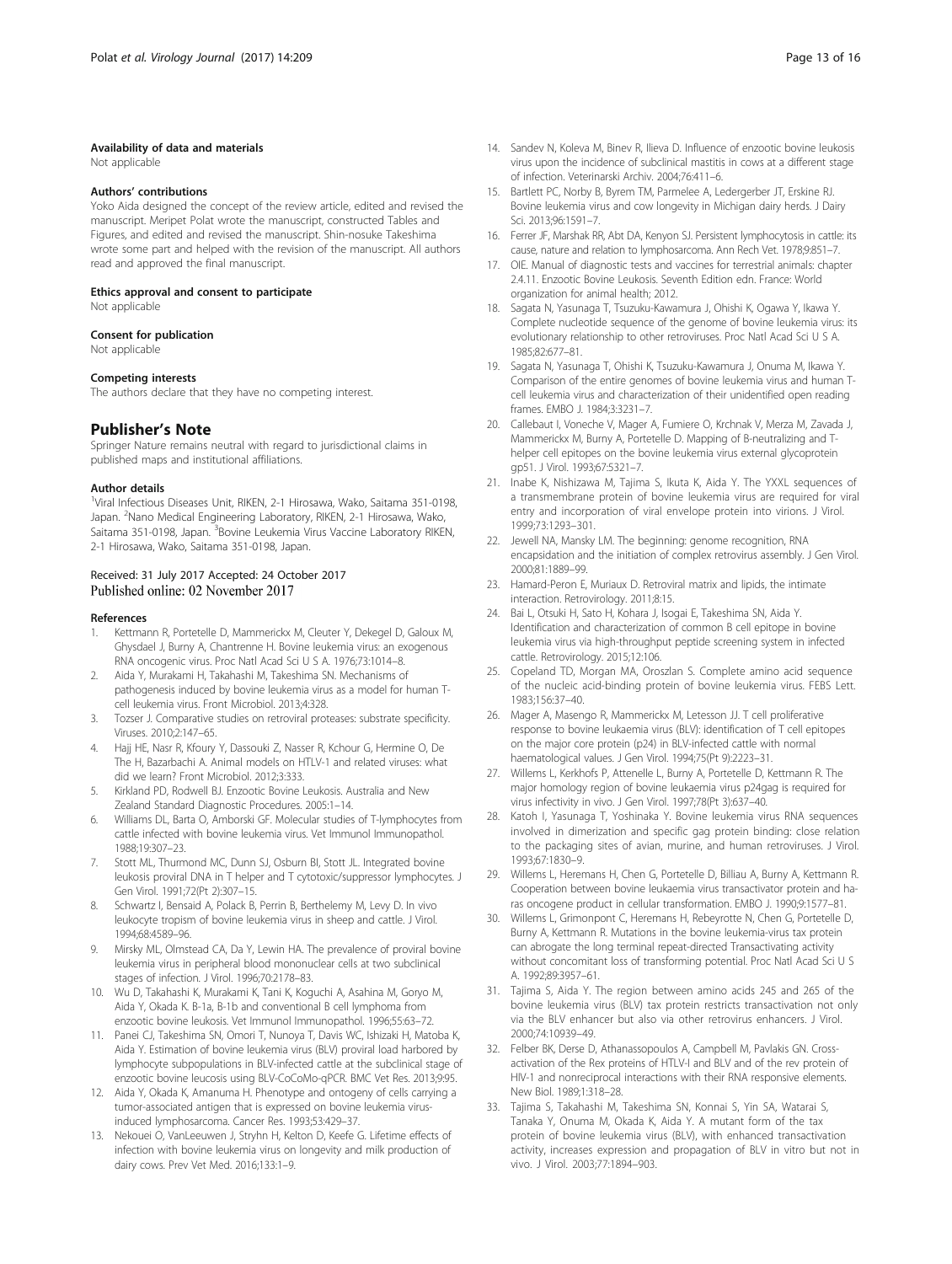- <span id="page-13-0"></span>34. Takahashi M, Tajima S, Takeshima SN, Konnai S, Yin SA, Okada K, Davis WC, Aida Y. Ex vivo survival of peripheral blood mononuclear cells in sheep induced by bovine leukemia virus (BLV) mainly occurs in CD5- B cells that express BLV. Microbes Infect. 2004;6:584–95.
- 35. Takahashi M, Tajima S, Okada K, Davis WC, Aida Y. Involvement of bovine leukemia virus in induction and inhibition of apoptosis. Microbes Infect. 2005;7:19–28.
- 36. Tajima S, Aida Y. Mutant tax protein from bovine leukemia virus with enhanced ability to activate the expression of c-fos. J Virol. 2002;76:2557–62.
- 37. Willems L, Kerkhofs P, Dequiedt F, Portetelle D, Mammerickx M, Burny A, Kettmann R. Attenuation of bovine leukemia virus by deletion of R3 and G4 open reading frames. Proc Natl Acad Sci U S A. 1994;91:11532–6.
- 38. Florins A, Gillet N, Boxus M, Kerkhofs P, Kettmann R, Willems L. Even attenuated bovine leukemia virus proviruses can be pathogenic in sheep. J Virol. 2007;81:10195–200.
- 39. Kincaid RP, Burke JM, Sullivan CS. RNA virus microRNA that mimics a B-cell oncomiR. Proc Natl Acad Sci U S A. 2012;109:3077–82.
- 40. Rosewick N, Momont M, Durkin K, Takeda H, Caiment F, Cleuter Y, Vernin C, Mortreux F, Wattel E, Burny A, et al. Deep sequencing reveals abundant noncanonical retroviral microRNAs in B-cell leukemia/lymphoma. Proc Natl Acad Sci U S A. 2013;110:2306–11.
- 41. Gillet NA, Hamaidia M, de Brogniez A, Gutierrez G, Renotte N, Reichert M, Trono K, Willems L. Bovine leukemia virus small noncoding RNAs are functional elements that regulate replication and contribute to Oncogenesis in vivo. PLoS Pathog. 2016;12:e1005588.
- 42. Van Driessche B, Rodari A, Delacourt N, Fauquenoy S, Vanhulle C, Burny A, Rohr O, Van Lint C. Characterization of new RNA polymerase III and RNA polymerase II transcriptional promoters in the bovine leukemia virus genome. Sci Rep. 2016;6:31125.
- 43. Jimba M, Takeshima SN, Murakami H, Kohara J, Kobayashi N, Matsuhashi T, Ohmori T, Nunoya T, Aida Y. BLV-CoCoMo-qPCR: a useful tool for evaluating bovine leukemia virus infection status. BMC Vet Res. 2012;8:167.
- 44. Walker PJ, Molloy JB, Rodwell BJ. A protein immunoblot test for detection of bovine leukemia virus p24 antibody in cattle and experimentally infected sheep. J Virol Methods. 1987;15:201–11.
- 45. Portetelle D, Bruck C, Mammerickx M, Burny A. In animals infected by bovine leukemia virus (BLV) antibodies to envelope glycoprotein gp51 are directed against the carbohydrate moiety. Virology. 1980;105:223–33.
- 46. Bai L, Takeshima SN, Isogai E, Kohara J, Aida Y. Novel CD8(+) cytotoxic T cell epitopes in bovine leukemia virus with cattle. Vaccine. 2015;33:7194–202.
- 47. Aida Y, Miyasaka M, Okada K, Onuma M, Kogure S, Suzuki M, Minoprio P, Levy D, Ikawa Y. Further phenotypic characterization of target cells for bovine leukemia virus experimental infection in sheep. Am J Vet Res. 1989;50:1946–51.
- 48. Wang CT. Bovine leukemia virus infection in Taiwan: epidemiological study. J Vet Med Sci. 1991;53:395–8.
- 49. Monti GE, Frankena K, Engel B, Buist W, Tarabla HD, de Jong MC. Evaluation of a new antibody-based enzyme-linked immunosorbent assay for the detection of bovine leukemia virus infection in dairy cattle. J Vet Diagn Investig. 2005;17:451–7.
- 50. Kurdi A, Blankenstein P, Marquardt O, Ebner D. Serologic and virologic investigations on the presence of BLV infection in a dairy herd in Syria. Berl Munch Tierarztl Wochenschr. 1999;112:18–23.
- 51. Fukai K, Sato M, Kawara M, Hoshi Z, Ueno S, Chyou N, Akashi H. A case of an embryo transfer calf infected with bovine leukemia virus from the recipient cow. Zentralbl Veterinarmed B. 1999;46:511–5.
- 52. Zaghawa A, Beier D, Abd El-Rahim IH, Karim I, El-ballal S, Conraths FJ, Marquardt O. An outbreak of enzootic bovine leukosis in upper Egypt: clinical, laboratory and molecular-epidemiological studies. J Vet Med B Infect Dis Vet Public Health. 2002;49:123–9.
- 53. Schoepf KC, Kapaga AM, Msami HM, Hyera JM. Serological evidence of the occurrence of enzootic bovine leukosis (EBL) virus infection in cattle in Tanzania. Trop Anim Health Prod. 1997;29:15–9.
- 54. Levy D, Deshayes L, Parodi AL, Levy JP, Stephenson JR, Devare SG, Gilden RV. Bovine leukemia virus specific antibodies among French cattle. II. Radioimmunoassay with the major structural protein (BLV p24). Int J Cancer. 1977;20:543–50.
- 55. Naif HM, Brandon RB, Daniel RCW, Lavin MF. Bovine leukemia Proviral DNA detection in cattle using the polymerase chain-reaction. Vet Microbiol. 1990;25:117–29.
- 56. Burridge MJ, Thurmond MC, Miller JM, Schmerr MJ, Van Der Maaten MJ. Fall in antibody titer to bovine leukemia virus in the periparturient period. Can J Comp Med. 1982;46:270–1.
- 57. Nguyen VK, Maes RF. Evaluation of an enzyme-linked immunosorbent assay for detection of antibodies to bovine leukemia virus in serum and milk. J Clin Microbiol. 1993;31:979–81.
- 58. Ohshima K, Morimoto N, Kagawa Y, Numakunai S, Hirano T, Kayano HA. Survey for maternal antibodies to bovine leukemia virus (BLV) in calves born to cows infected with BLV. Nihon Juigaku Zasshi. 1984;46:583–6.
- Kettmann R, Meunier-Rotival M, Cortadas J, Cuny G, Ghysdael J, Mammerickx M, Burny A, Bernardi G. Integration of bovine leukemia virus DNA in the bovine genome. Proc Natl Acad Sci U S A. 1979;76:4822–6.
- 60. Kettmann R, Deschamps J, Cleuter Y, Couez D, Burny A, Marbaix G. Leukemogenesis by bovine leukemia virus: proviral DNA integration and lack of RNA expression of viral long terminal repeat and 3′ proximate cellular sequences. Proc Natl Acad Sci U S A. 1982;79:2465–9.
- 61. Tajima S, Tsukamoto M, Aida Y. Latency of viral expression in vivo is not related to CpG methylation in the U3 region and part of the R region of the long terminal repeat of bovine leukemia virus. J Virol. 2003;77:4423–30.
- 62. Tajima S, Aida Y. Induction of expression of bovine leukemia virus (BLV) in blood taken from BLV-infected cows without removal of plasma. Microbes Infect. 2005;7:1211–6.
- 63. Kettmann R, Cleuter Y, Mammerickx M, Meunier-Rotival M, Bernardi G, Burny A, Chantrenne H. Genomic integration of bovine leukemia provirus: comparison of persistent lymphocytosis with lymph node tumor form of enzootic. Proc Natl Acad Sci U S A. 1980;77:2577–81.
- 64. Tajima S, Ikawa Y, Aida Y. Complete bovine leukemia virus (BLV) provirus is conserved in BLV-infected cattle throughout the course of B-cell lymphosarcoma development. J Virol. 1998;72:7569–76.
- 65. Burny A, Cleuter Y, Kettmann R, Mammerickx M, Marbaix G, Portetelle D, Vandenbroeke A, Willems L, Thomas R. Bovine leukemia - facts and hypotheses derived from the study of an infectious cancer. Vet Microbiol. 1988;17:197–218.
- 66. Brym P, Rusc A, Kaminski S. Evaluation of reference genes for qRT-PCR gene expression studies in whole blood samples from healthy and leukemia-virus infected cattle. Vet Immunol Immunopathol. 2013;153:302–7.
- 67. Tawfeeq MM, Horiuchi N, Kobayashi Y, Furuoka H, Inokuma H. Evaluation of gene expression in peripheral blood cells as a potential biomarker for enzootic bovine Leukosis. J Vet Med Sci. 2013;75:1213–7.
- 68. Somura Y, Sugiyama E, Fujikawa H, Murakami K. Comparison of the copy numbers of bovine leukemia virus in the lymph nodes of cattle with enzootic bovine leukosis and cattle with latent infection. Arch Virol. 2014;159:2693–7.
- 69. Lew AE, Bock RE, Miles J, Cuttell LB, Steer P, Nadin-Davis SA. Sensitive and specific detection of bovine immunodeficiency virus and bovine syncytial virus by 5'Taq nuclease assays with fluorescent 3'minor groove binder-DNA probes. J Virol Methods. 2004;116:1–9.
- 70. Jimba M, Takeshima SN, Matoba K, Endoh D, Aida Y. BLV-CoCoMo-qPCR: Quantitation of bovine leukemia virus proviral load using the CoCoMo algorithm. Retrovirology. 2010;7:91.
- 71. Takeshima SN, Kitamura-Muramatsu Y, Yuan Y, Polat M, Saito S, Aida Y. BLV-CoCoMo-qPCR-2: improvements to the BLV-CoCoMo-qPCR assay for bovine leukemia virus by reducing primer degeneracy and constructing an optimal standard curve. Arch Virol. 2015;160:1325–32.
- 72. Nishimori A, Konnai S, Ikebuchi R, Okagawa T, Nakahara A, Murata S, Ohashi K. Direct polymerase chain reaction from blood and tissue samples for rapid diagnosis of bovine leukemia virus infection. J Vet Med Sci. 2016;78:791–6.
- 73. Takeshima SN, Watanuki S, Ishizaki H, Matoba K, Aida Y. Development of a direct blood-based PCR system to detect BLV provirus using CoCoMo primers. Arch Virol. 2016;161:1539–46.
- 74. Polat M, Ohno A, Takeshima SN, Kim J, Kikuya M, Matsumoto Y, Mingala CN, Onuma M, Aida Y. Detection and molecular characterization of bovine leukemia virus in Philippine cattle. Arch Virol. 2015;160:285–96.
- 75. Polat M, Takeshima SN, Hosomichi K, Kim J, Miyasaka T, Yamada K, Arainga M, Murakami T, Matsumoto Y, de la Barra Diaz V, et al. A new genotype of bovine leukemia virus in South America identified by NGS-based whole genome sequencing and molecular evolutionary genetic analysis. Retrovirology. 2016;13:4.
- 76. Polat M, Moe HH, Shimogiri T, Moe KK, Takeshima SN, Aida Y. The molecular epidemiological study of bovine leukemia virus infection in Myanmar cattle. Arch Virol. 2016.
- 77. Ochirkhuu N, Konnai S, Odbileg R, Nishimori A, Okagawa T, Murata S, Ohashi K. Detection of bovine leukemia virus and identification of its genotype in Mongolian cattle. Arch Virol. 2016;161:985–91.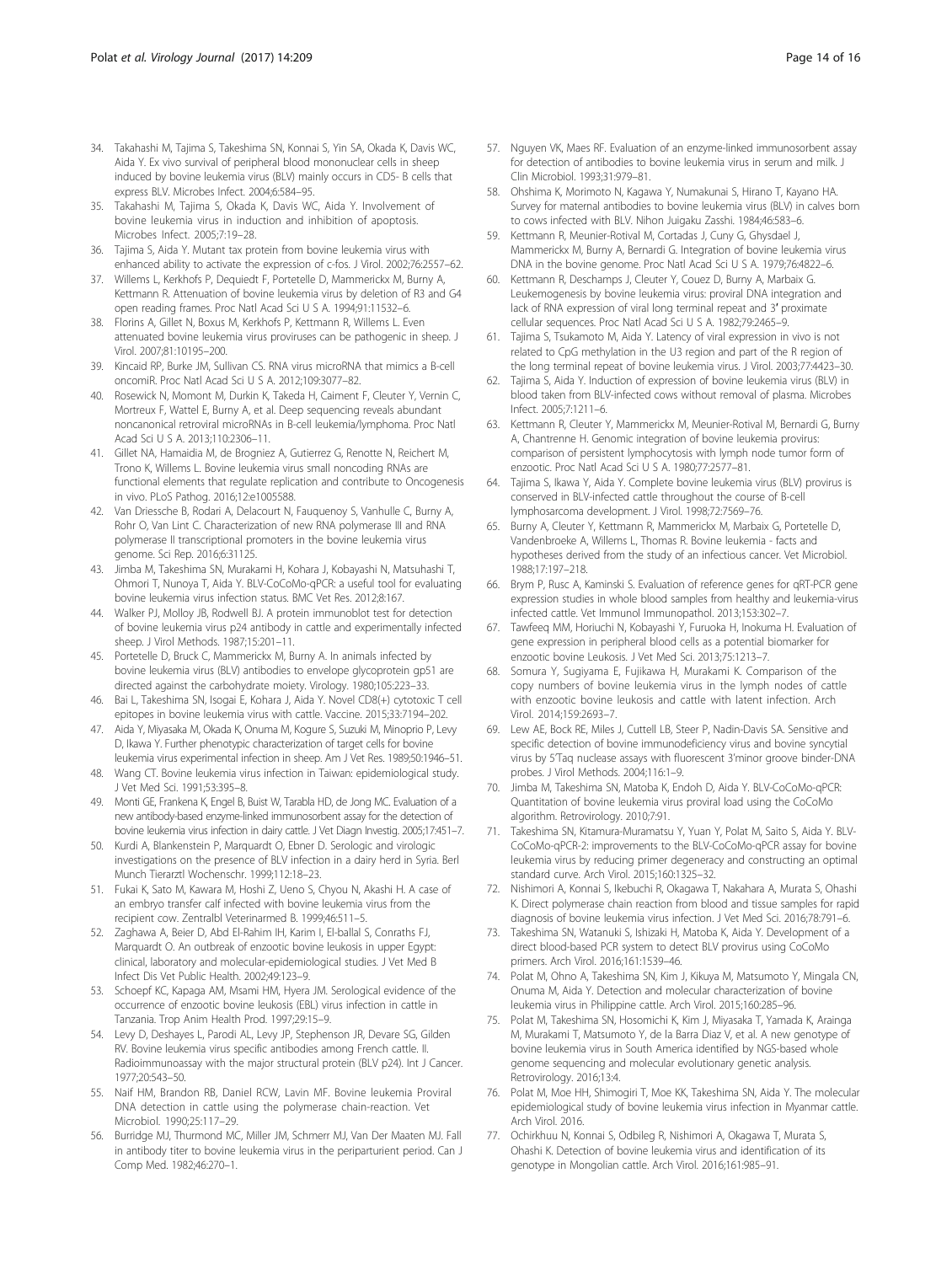- <span id="page-14-0"></span>78. Dus Santos MJ, Trono K, Lager I, Wigdorovitz A. Development of a PCR to diagnose BLV genome in frozen semen samples. Vet Microbiol. 2007;119:10–8.
- 79. Martin D, Arjona A, Soto I, Barquero N, Viana M, Gomez-Lucia E. Comparative study of PCR as a direct assay and ELISA and AGID as indirect assays for the detection of bovine leukaemia virus. J Vet Med B Infect Dis Vet Public Health. 2001;48:97–106.
- 80. Heenemann K, Lapp S, Teifke JP, Fichtner D, Mettenleiter TC, Vahlenkamp TW. Development of a bovine leukemia virus polymerase gene-based realtime polymerase chain reaction and comparison with an envelope genebased assay. J Vet Diagn Investig. 2012;24:649–55.
- 81. Kelly EJ, Jackson MK, Marsolais G, Morrey JD, Callan RJ. Early detection of bovine leukemia virus in cattle by use of the polymerase chain reaction. Am J Vet Res. 1993;54:205–9.
- 82. Miyasaka T, Takeshima SN, Jimba M, Matsumoto Y, Kobayashi N, Matsuhashi T, Sentsui H, Aida Y. Identification of bovine leukocyte antigen class II haplotypes associated with variations in bovine leukemia virus proviral load in Japanese black cattle. Tissue Antigens. 2013;81:72–82.
- 83. Ohno A, Takeshima SN, Matsumoto Y, Aida Y. Risk factors associated with increased bovine leukemia virus proviral load in infected cattle in Japan from 2012 to 2014. Virus Res. 2015;210:283–90.
- 84. Yuan Y, Kitamura-Muramatsu Y, Saito S, Ishizaki H, Nakano M, Haga S, Matoba K, Ohno A, Murakami H, Takeshima SN, Aida Y. Detection of the BLV provirus from nasal secretion and saliva samples using BLV-CoCoMo-qPCR-2: comparison with blood samples from the same cattle. Virus Res. 2015;210:248–54.
- 85. Inabe K, Ikuta K, Aida Y. Transmission and propagation in cell culture of virus produced by cells transfected with an infectious molecular clone of bovine leukemia virus. Virology. 1998;245:53–64.
- 86. Mamoun RZ, Morisson M, Rebeyrotte N, Busetta B, Couez D, Kettmann R, Hospital M, Guillemain B. Sequence variability of bovine leukemia virus env gene and its relevance to the structure and antigenicity of the glycoproteins. J Virol. 1990;64:4180–8.
- 87. Portetelle D, Couez D, Bruck C, Kettmann R, Mammerickx M, Van der Maaten M, Brasseur R, Burny A. Antigenic variants of bovine leukemia virus (BLV) are defined by amino acid substitutions in the NH2 part of the envelope glycoprotein gp51. Virology 1989; 169:27-33.
- 88. Bruck C, Mathot S, Portetelle D, Berte C, Franssen JD, Herion P, Burny A. Monoclonal antibodies define eight independent antigenic regions on the bovine leukemia virus (BLV) envelope glycoprotein gp51. Virology. 1982;122:342–52.
- 89. Kettmann R, Couez D, Burny A. Restriction endonuclease mapping of linear unintegrated proviral DNA of bovine leukemia virus. J Virol. 1981;38:27–33.
- 90. Coulston J, Naif H, Brandon R, Kumar S, Khan S, Daniel RC, Lavin MF. Molecular cloning and sequencing of an Australian isolate of proviral bovine leukaemia virus DNA: comparison with other isolates. J Gen Virol. 1990;71:1737–46.
- 91. Fechner H, Blankenstein P, Looman AC, Elwert J, Geue L, Albrecht C, Kurg A, Beier D, Marquardt O, Ebner D. Provirus variants of the bovine leukemia virus and their relation to the serological status of naturally infected cattle. Virology. 1997;237:261–9.
- 92. Licursi M, Inoshima Y, Wu D, Yokoyama T, Gonzalez ET, Sentsui H. Genetic heterogeneity among bovine leukemia virus genotypes and its relation to humoral responses in hosts. Virus Res. 2002;86:101–10.
- 93. Licursi M, Inoshima Y, Wu D, Yokoyama T, Gonzalez ET, Sentsui H. Provirus variants of bovine leukemia virus in naturally infected cattle from Argentina and Japan. Vet Microbiol. 2003;96:17–23.
- 94. Felmer R, Munoz G, Zuniga J, Recabal M. Molecular analysis of a 444 bp fragment of the bovine leukaemia virus gp51 env gene reveals a high frequency of non-silent point mutations and suggests the presence of two subgroups of BLV in Chile. Vet Microbiol. 2005;108:39–47.
- 95. Monti G, Schrijver R, Beier D. Genetic diversity and spread of bovine leukaemia virus isolates in argentine dairy cattle. Arch Virol. 2005; 150:443–58.
- 96. Asfaw Y, Tsuduku S, Konishi M, Murakami K, Tsuboi T, Wu D, Sentsui H. Distribution and superinfection of bovine leukemia virus genotypes in Japan. Arch Virol. 2005;150:493–505.
- 97. Rodriguez SM, Golemba MD, Campos RH, Trono K, Jones LR. Bovine leukemia virus can be classified into seven genotypes: evidence for the existence of two novel clades. J Gen Virol. 2009;90:2788–97.
- 98. Balic D, Lojkic I, Periskic M, Bedekovic T, Jungic A, Lemo N, Roic B, Cac Z, Barbic L, Madic J. Identification of a new genotype of bovine leukemia virus. Arch Virol. 2012;157:1281–90.
- 99. Matsumura K, Inoue E, Osawa Y, Okazaki K. Molecular epidemiology of bovine leukemia virus associated with enzootic bovine leukosis in Japan. Virus Res. 2011;155:343–8.
- 100. Rola-Luszczak M, Pluta A, Olech M, Donnik I, Petropavlovskiy M, Gerilovych A, Vinogradova I, Choudhury B, Kuzmak J. The molecular characterization of bovine leukaemia virus isolates from Eastern Europe and Siberia and its impact on phylogeny. PLoS One. 2013;8:e58705.
- 101. Lee E, Kim EJ, Joung HK, Kim BH, Song JY, Cho IS, Lee KK, Shin YK. Sequencing and phylogenetic analysis of the gp51 gene from Korean bovine leukemia virus isolates. Virol J. 2015;12:64.
- 102. Lee E, Kim EJ, Ratthanophart J, Vitoonpong R, Kim BH, Cho IS, Song JY, Lee KK, Shin YK. Molecular epidemiological and serological studies of bovine leukemia virus (BLV) infection in Thailand cattle. Infect Genet Evol. 2016;41:245–54.
- 103. OIE. World animal health infromation database-version: 1.4. Paris France: World organisation for animal Health; 2009.
- 104. Nuotio L, Rusanen H, Sihvonen L, Neuvonen E. Eradication of enzootic bovine leukosis from Finland. Prev Vet Med. 2003;59:43–9.
- 105. Acaite J, Tamosiunas V, Lukauskas K, Milius J, Pieskus J. The eradication experience of enzootic bovine leukosis from Lithuania. Prev Vet Med. 2007;82:83–9.
- 106. Kautzsch S, Schluter H. Prognosis and economic-aspects relating to control of enzootic bovine Leukosis. Monatsh Veterinarmed 1990; 45:41-45.
- 107. Maresca C, Costarelli S, Dettori A, Felici A, Iscaro C, Feliziani F. Enzootic bovine leukosis: report of eradication and surveillance measures in Italy over an 8-year period (2005-2012). Prev Vet Med. 2015;119:222–6.
- 108. Gottschau A, Willeberg P, Franti CE, Flensburg JC. The effect of a control program for enzootic bovine leukosis. Changes in herd prevalence in Denmark, 1969-1978. Am J Epidemiol. 1990;131:356–64.
- 109. Stark KD. Animal health monitoring and surveillance in Switzerland. Aust Vet J. 1996;73:96–7.
- 110. EFSA Panel on Animal Health and Welfare, More SJ, Bøtner A, Butterworth A, Calistri P, Depner K, Bicout D. Assessment of listing and categorisation of animal diseases within the framework of the Animal Health Law (Regulation (EU) No 2016/429): enzootic bovine leukosis (EBL). EFSA J. 2017;15(8):1–28.
- 111. Zhao XR, Jimenez C, Sentsui H, Buehring GC. Sequence polymorphisms in the long terminal repeat of bovine leukemia virus: evidence for selection pressures in regulatory sequences. Virus Res 2007; 124:113–124.
- 112. Sandev N, Illieva D, Rusenova N, Marasheva V. Prevalence of enzootic Bobivne Leukosis in Bulgaria. Bulletin UASVM Veterinary Medicine. 2015;72:43–6.
- 113. European Panal on Animal Health and Welfare (EPAHW). Scientific opinion on enzootic bovine leukosis. EFSA J. 2015;13:63.
- 114. Chethanond U-S. The epidemiology of enzootic bovine leukosis in diary cattle in New Zealand. Massey University; 1999.
- 115. APHIS. Bovine Leukosis Virus (BLV) on U.S.Dairy Operations, 2007. United states department of agriculture; 2008.
- 116. VanLeeuwen JA, Keefe GP, Tremblay R, Power C, Wichtel JJ. Seroprevalence of infection with Mycobacterium Avium subspecies paratuberculosis, bovine leukemia virus, and bovine viral diarrhea virus in maritime Canada dairy cattle. Can Vet J. 2001;42:193–8.
- 117. VanLeeuwen JA, Forsythe L, Tiwari A, Chartier R. Seroprevalence of antibodies against bovine leukemia virus, bovine viral diarrhea virus, Mycobacterium Avium subspecies paratuberculosis, and Neospora caninum in dairy cattle in Saskatchewan. Can Vet J. 2005;46:56–8.
- 118. Nekouei OA. Study of prevalence, risk factors, and lifetime impacts of infection with bovine keukemia virus in the Canadian dairy industry. University of Prince Edward Island, Atlanti veterinary college, department of. Health Management. 2015;
- 119. Suzan VM, Onuma M, Aguilar RE, Murakami Y. Prevalence of bovine Herpesvirus-1, Para-Influenza-3, bovine rotavirus, bovine viral diarrhea, bovine Adenovirus-7, bovine leukemia-virus and bluetongue virusantibodies in cattle in Mexico. Jap J Vet Res. 1983;31:125–32.
- 120. Samara SI, Lima EG, Nascimento AA. Monitoring of enzootic bovine leukosis in dairy cattle from the Pitangueiras region in São Paulo, Brazil. Braz J Vet Res Anim Sci. 1997;34:349–51.
- 121. D'Angelino JL, Garcia M, Birgel EH. Epidemiological study of enzootic bovine leukosis in Brazil. Trop Anim Health Prod. 1998;30:13–5.
- 122. Camargos MF, Stancek D, Rocha MA, Lessa LM, Reis JK, Leite RC. Partial sequencing of env gene of bovine leukaemia virus from Brazilian samples and phylogenetic analysis. J Vet Med B Infect Dis Vet Public Health. 2002;49:325–31.